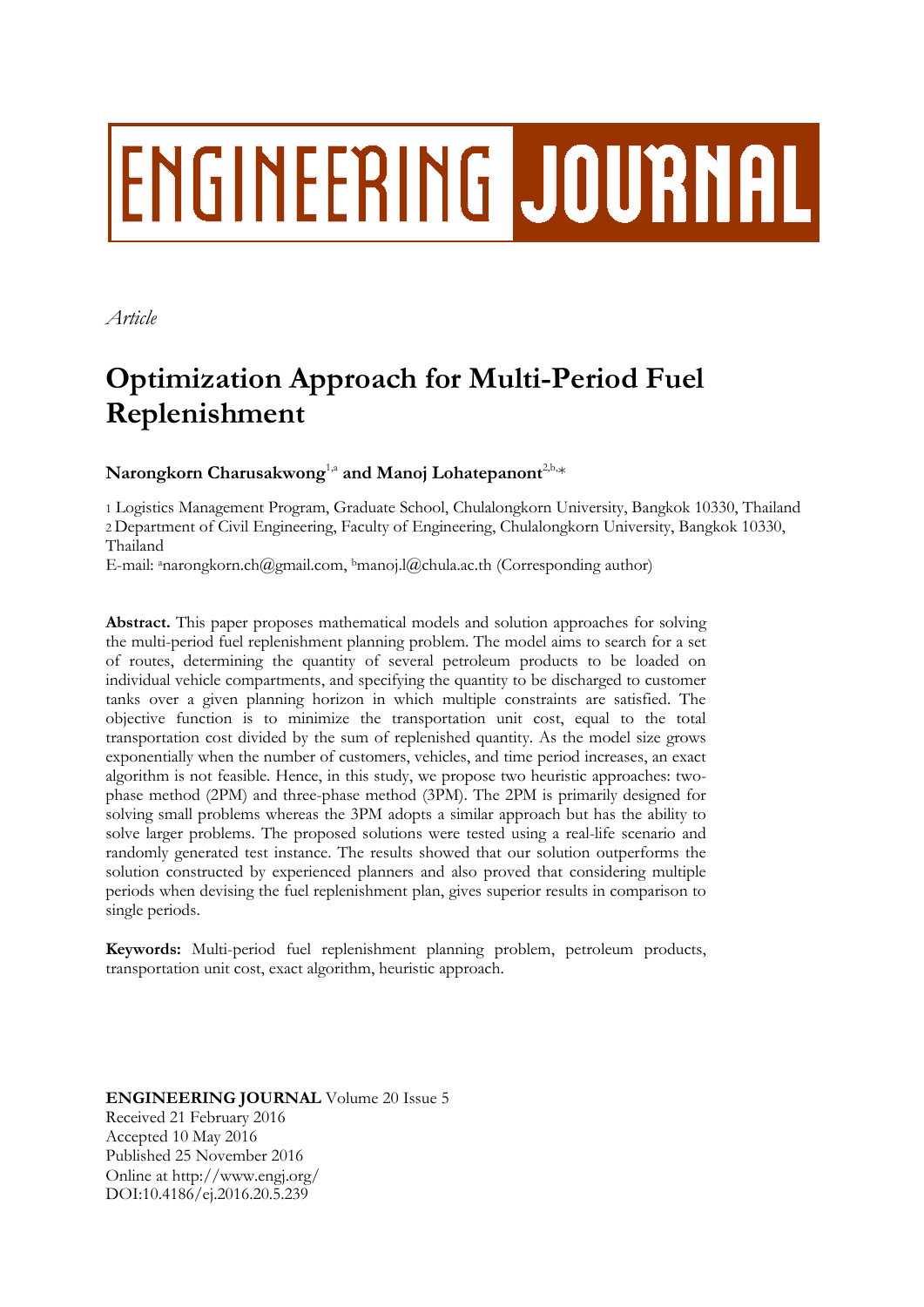# **1. Introduction**

Fuel replenishment planning from the depot, often called fuel terminal, to customers, in this case, petrol stations and industrial customers, is exceptionally complicated. The petrol station's inventory level and fuel replenishment plan are generally controlled by the supplier through the *vender management inventory* (VMI). In other words, the supplier decides the quantity of petroleum products to be delivered and time of delivery. Industrial customers manage the inventory level themselves and place orders to the supplier before the order cutoff time, specifying the quantity and delivery time window. Then, the supplier decides which vehicle to deliver the product and when the product should be delivered based on the vehicle availability, given that products must arrive at the customer location according to the requested delivery time window.

To describe further the fuel replenishment plan, one has to determine the set of routes, approximate delivery time (trip), vehicles to be used for delivering petroleum products for those routes, quantity of the product to be loaded on each vehicle compartment and specify how and when to discharge to each customer's storage tank following the safety guidelines and country regulations. Moreover, the planners need to ensure that the replenishment plan satisfies the following constraints:

- The inventory level of all petrol stations' storage tanks must be maintained above the minimum requirement (safety stock level) at any given planning horizon.
- Each vehicle cannot be operated over its allowable operating hours, and must not exceed the allowable number of trips.
- Every vehicle compartment must be loaded with at least 85% of its compartment size, otherwise be emptied.
- Each vehicle cannot be loaded over its regulated weight limit.

In addition to the above constraints, there are many other factors that further complicate fuel replenishment planning, including:

- **Multiple product grades:** There are many product specifications available in the market, but the common products are super unleaded, unleaded and diesel. The specific gravity of these products varies, reflecting the difference in weight per liter. Also, each vehicle compartment can only carry one product at a time and product contamination of the storage tank is strictly prohibited.
- **Heterogeneous fleet characteristic:** Several vehicle types are used, differing in terms of size, vehicle compartment configuration, number of compartments, compartment size and existence of other specialist equipment such as pump, evaporator etc. Planners have to match the vehicles to the customers' characteristics and requirements. Besides, vehicle compartments are not equipped with a flow meter therefore the product must be entirely emptied once the unloading has started.
- **Limited number of vehicles/drivers:** The petroleum industry usually subcontracts fuel delivery services to a private transport company, where the number of contracted vehicles/drivers is agreed and reviewed periodically.
- **Heterogeneous customer characteristics:** Customers are located in different locations, and have different vehicle size accessibility. Each customer has a different number of storage tanks, storage tank size, and set of petroleum products. Some customers require a vehicle equipped with a pump as their storage tanks are located above ground.
- **Multiple delivery time windows:** In the metropolitan area, heavy vehicles are prohibited during the daytime, especially on weekdays. Moreover, each customer has its own specified delivery time windows.
- **Limited terminal operating hours:** Some fuel terminals do not operate 24 hours, so the vehicle must load the products within the operating hours.
- **Limited route selection:** There are many cases where the vehicle visits multiple customers on the same trip. To select the route or customer combination, planners need to follow the routes that are pre-defined according to road safety guidelines.

Further complication may arise when the number of customers increase, consequently leading to a higher number of vehicles, storage tanks, routes, trips, etc.

As detailed above, fuel replenishment planning is considerably complicated, requiring many planners and lead time to complete the fuel replenishment plan. Another challenge is that planners need to submit a completed fuel replenishment plan to the transport company by the agreed timeline; otherwise, they will not have sufficient time for vehicles'/drivers' planning and preparation. Due to the time constraints, it is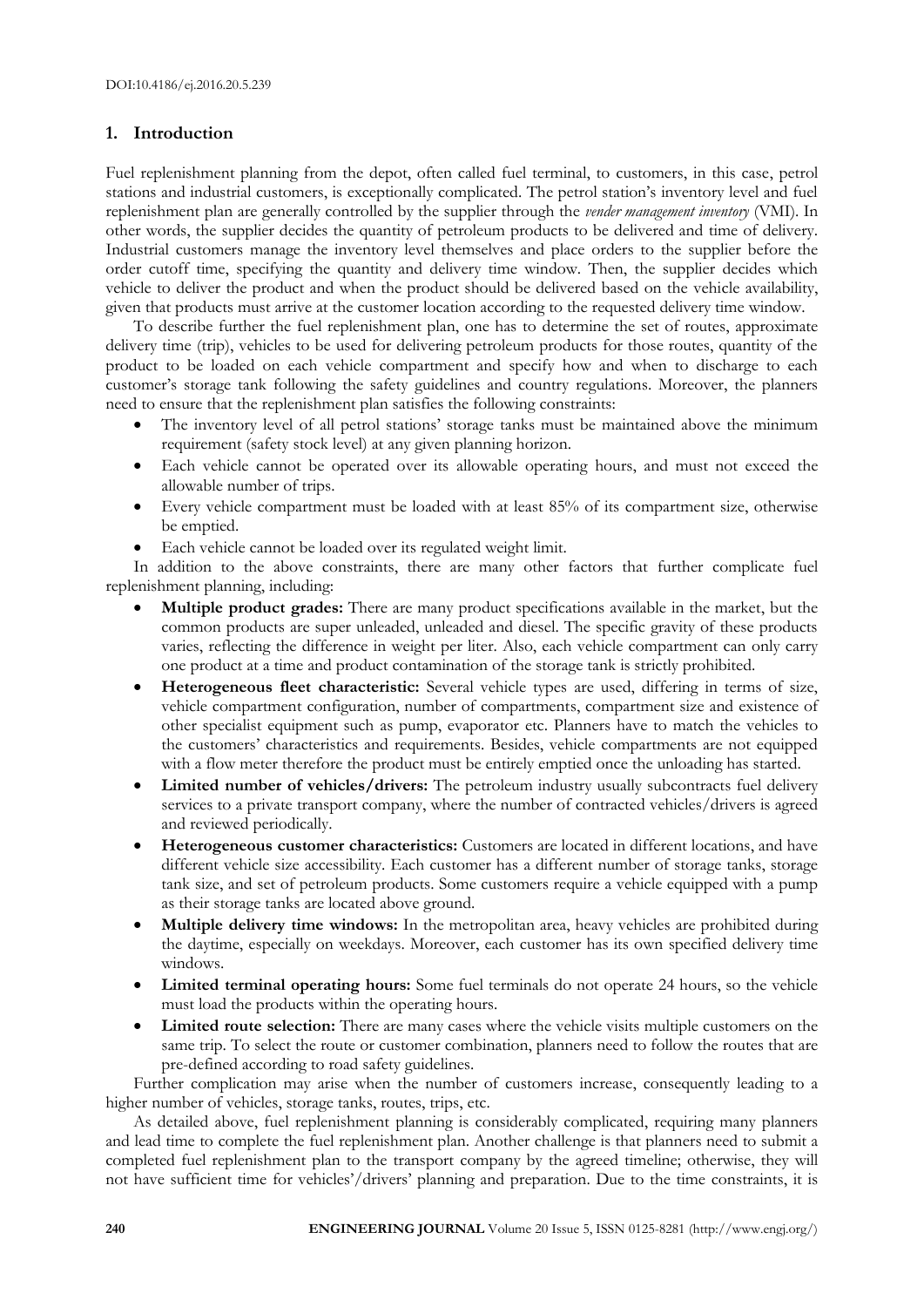challenging for planners to devise a fuel replenishment plan that minimizes transportation costs while satisfying all the constraints and requirements.

Additionally, considering fuel replenishment in a single period does not necessarily guarantee the minimum cost in the long term. It may provide the best solution for the first day, but it could potentially give a poor solution on the following day because it is a sequential decision. The solution is to holistically consider multiple periods when planning for the fuel replenishment. Hence, in this study, we propose mathematical models and solution approach for solving the multi-period fuel replenishment planning problem. The objective is to minimize the transportation unit cost over a given planning horizon. The transportation unit cost refers to the total transportation cost divided by the sum of delivered quantity.

In this paper, the authors make the following contributions:

- 1. propose a mathematical formulation for solving the multi-period fuel replenishment planning problem,
- 2. propose two solution algorithms for solving small and larger problems,
- 3. implement and test the proposed solutions using a real-life scenario and randomly generated test instance, and
- 4. prove that considering multiple periods gives a better outcome in comparison to a single period.

#### **2. Multi-Period Fuel Replenishment Problem**

#### **2.1. Problem Description**



e.g. tank 1 contains the product type 1

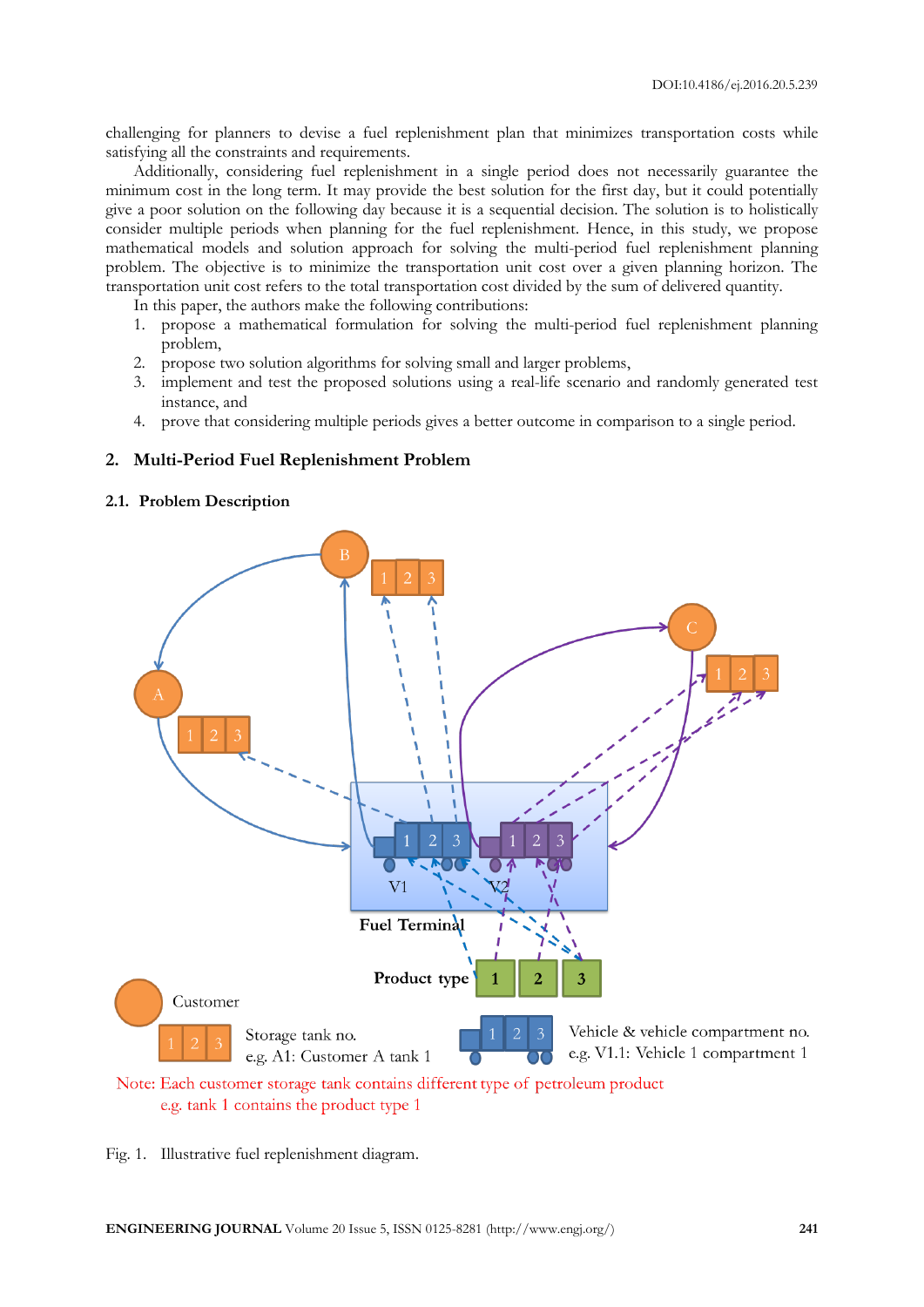To understand the problem clearly, we prepared an illustrative fuel replenishment diagram as shown in Fig. 1, in which there are one fuel terminal, two vehicles with three vehicle compartments each (V1 and V2) and three customers with three storage tanks each (A, B and C). The solid arrows represent the route of each vehicle, and each dotted arrow represents the product movement from terminal to vehicle compartment, and to customer storage tank.

For ease of comprehension, let A1, A2, ... represent customer A's tanks 1, 2, and so on. And B1, B2, … be customer B's tanks. Let V1.1, V1.2, … be vehicle V1's compartments 1, 2, and so on. And V2.1, V2.2, … be vehicle V2's compartments. Each storage tank contains different types of petroleum product: tank 1, 2, … contains product type 1, 2, and so on.

Fig. 1 shows that vehicle V1 is loaded with product type 3, 1 and 3 into vehicle compartment 1, 2 and 3 respectively. It departs to customer B and discharges the products individually from vehicle compartments 2 and 3 into customer B tank 1 and 3. Next, vehicle V1 visits customer A and discharges the remaining compartment (V1.1) into customer A tank 3, finally returning to the fuel terminal to prepare for the next delivery. Similarly, vehicle V2 is loaded with product type 1, 3 and 2 into vehicle compartments 1, 2 and 3 respectively. It departs to customer C and discharges compartment 1, 2 and 3 into customer C tank 1, 3 and 2. Lastly, it returned to the fuel terminal to prepare for the next delivery. For simplicity, the unloading patterns are summarized as follows:

- 1. V1.2 -> B1 (Product type 1)
- 2. V1.3 -> B3 (Product type 3)
- 3. V1.1 -> A3 (Product type 3)
- 4. V2.1 -> C1 (Product type 1)
- 5. V2.2 -> C3 (Product type 3)
- 6. V2.3 -> C2 (Product type 2)

In this example, it looks simple and straight forward, yet, in order to come up with the completed fuel replenishment plan, planners need to determine the set of routes, estimated time of arrival for each route, vehicles to be used for delivering petroleum products for those routes, quantity of the product to be loaded in each vehicle compartment and specify how and when to discharge to each customers' storage tank.

In general, the replenishment plan is usually created on a day-to-day basis (e.g., if today is 1<sup>st</sup> January, the planner creates the fuel replenishment plan for  $2<sup>nd</sup>$  January). In the example below, let today = d and tomorrow  $= d+1$ , we describe how to determine the fuel replenishment quantity required at period  $d+1$  for a petrol station.

#### **Example:**

| Tank capacity                              | 30,000 liters |
|--------------------------------------------|---------------|
| Tank safety stock level                    | 9,000 liters  |
| Start inventory level at period d          | 15,000 liters |
| Estimated fuel consumption at period d     | 7,000 liters  |
| Estimated fuel consumption at period $d+1$ | 8,000 liters  |
| Planned replenishment quantity at period d | 5,000 liters  |

Firstly, the estimated start inventory level at period d+1 is determined by subtracting the estimated fuel consumption at period d from the start inventory level at period d*,* and adding the planned replenishment quantity at period d.

Estimated start inventory level at period  $d+1 = 13,000$  liters  $(15,000 - 7,000 + 5,000)$ 

By understanding both the estimated start inventory level at period d+1, as well as the estimated fuel consumption at period d+1, we can simply determine a feasible fuel replenishment quantity by subtracting the inventory level from the tank capacity, taking the estimated fuel consumption into account.

Feasible fuel replenishment quantity at the beginning of period  $d+1 = 17,000$  liters (30,000 – 13,000) Feasible fuel replenishment quantity at the end of period  $d+1 = 25{,}000$  liters  $(30{,}000 - 13{,}000 + 8{,}000)$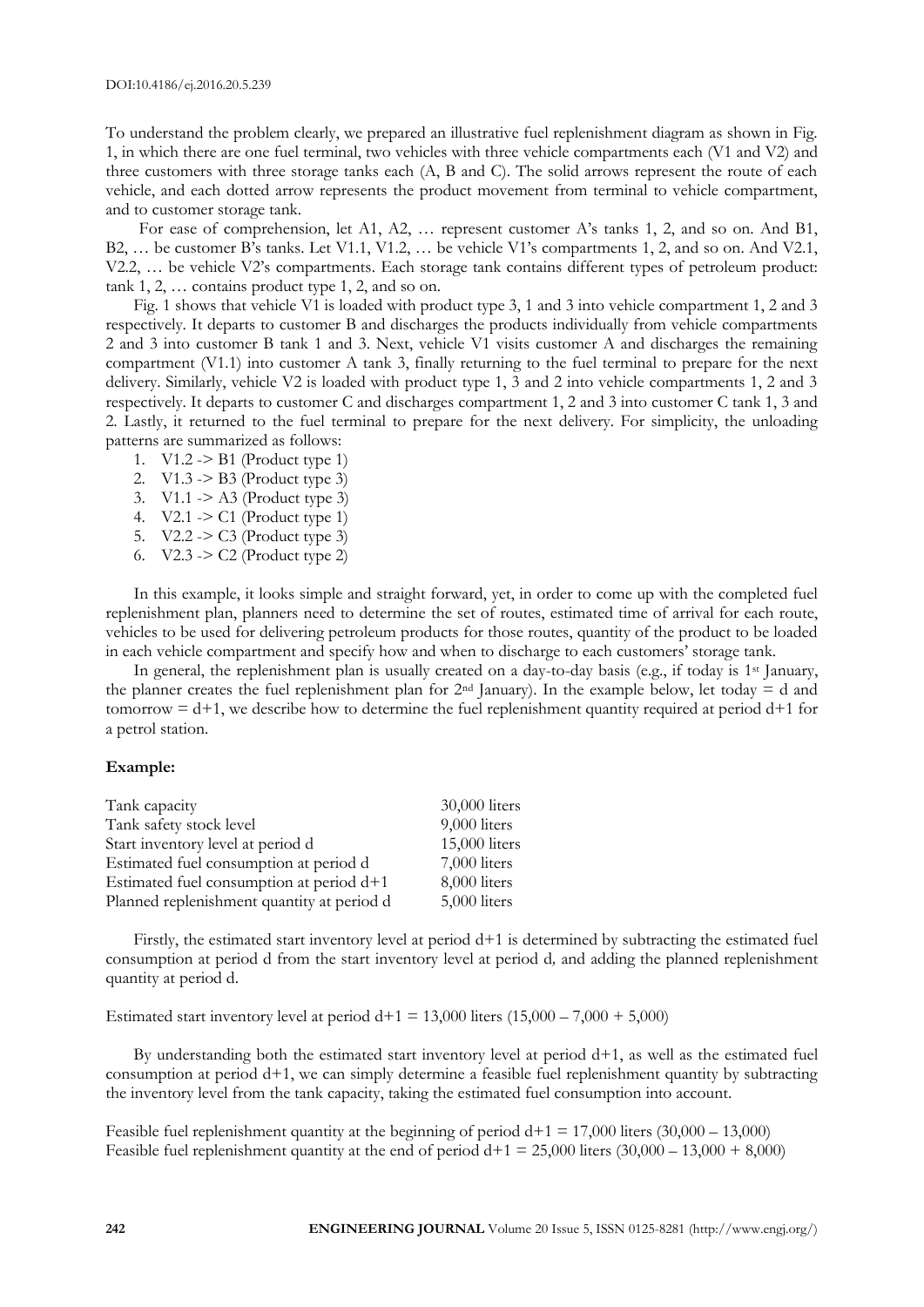In this example, the feasible fuel replenishment quantity ranges between 17,000 and 25,000 liters. The maximum replenishment quantity at the beginning of period d+1 is 17,000 liters and it is 25,000 liters at the end of period d+1. However, it can be anticipated that the inventory level will reach the tank safety stock before the end of period d+1. Hence, the range of feasible replenishment quantity at period d+1 is adjusted to 17,000 and 21,000 liters and the storage tank must be replenished before it reaches the tank safety stock level.

The above example depicts the estimation of the feasible fuel replenishment quantity for only one storage tank in a single period, when in reality, we generally determine it for all tanks simultaneously and, routes, vehicles and vehicle compartments are also considered at the same time. Moreover, as stated earlier, considering the fuel replenishment in a single period cannot guarantee that it gives the minimum cost in the long term, thus, in this study we propose mathematical models and a solution approach for solving the multi-period fuel replenishment planning problem. The multi-period fuel replenishment planning approach is shown in Fig. 2.



Fig. 2. Multi-period fuel replenishment planning approach.

Let today  $= d$  and tomorrow  $= d+1$ . At period d, we take into consideration the replenishment plan from period d to period  $d+n$ , but the replenishment plan as of period  $d+1$  (tomorrow) will be used and submitted to the transport company. Similarly, on the next day (period d+1), we consider the replenishment plan from period  $d+1$  to period  $d+n+1$ , but the replenishment plan as of period  $d+2$  will be used and submitted to the transport company on the following day. The rationale for using a single period fuel replenishment plan is that fuel consumption at every petrol station is stochastic in nature. Therefore, the more recent inventory and sales information obtained from individual petrol stations, the more accurate the replenishment plan.

#### **2.2. Related Literature**

There are many articles regarding the application of optimization methods for solving the fuel replenishment problem over the last three decades. Before the VMI idea was introduced to this area, Brown and Graves [1] proposed the optimization algorithm to assign orders to vehicles in order to minimize transportation costs, while honoring vehicle and driver working hour restrictions. In this study, customers place orders with the supplier, and the supplier assigns these orders to vehicles. This approach is often called the pull system. In a pull system, customers control their inventory level and place orders to the supplier, indicating their desired delivery time.

Brown and Graves [1] developed an integer programming model using the set partitioning concept. They first solved the problems with an exact algorithm but later came up with heuristics to solve real-time problems. Ronen [2] conducted a similar study and proposed 3 models to solve vehicle dispatching: *set partitioning* (SP), *elastics set partitioning* (ESP) and *set packing* (SPK) models. The objectives of the first 2 models are transportation cost minimization. The ESP model involves a penalty in the case of constraint violations in the model, while the SPK model aims for maximizing the overall profit. Profit, in this case, refers to the cost saving between using the contracted vehicle against the spotted vehicle.

Abdelaziz *et al.* [3] investigated the fuel replenishment problem by taking vehicles with multiple compartments into consideration. They developed a model in order to minimize the total transportation cost subject to several constraints. In comparison with the previously described articles, this model is more complex and realistic as it considers the vehicle compartment allocation. Moreover, in this study, they allow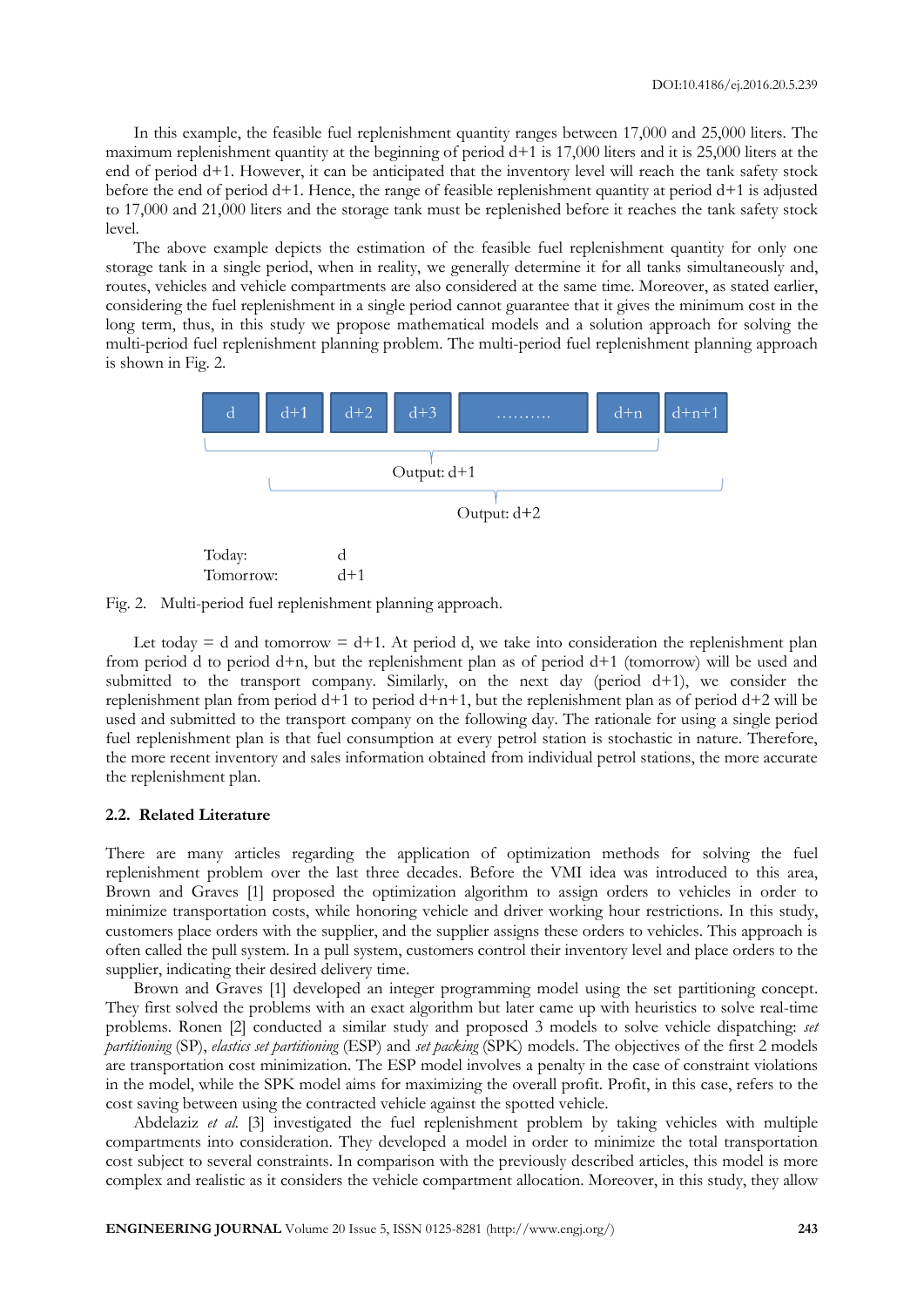up to two customers in the same route. However, they found that solving the problem to optimality is considerably difficult due to the high number of constraints and variables. Therefore, they proposed the *variable neighborhood search* (VNS) heuristics in order to reach a near optimal solution.

Avella *et al.* [4] studied the exact and heuristic methods for solving the problem of satisfying customers' orders on the desired delivery date from one fuel terminal with a limited number of heterogeneous fleet vehicles. They proposed a Branch-and-Price algorithm based on a set partitioning concept. It is well understood that the performance of the Branch-and-Price algorithm strongly depends on the initial set of columns [5]. Therefore, they proposed the heuristic approach to obtain a good initial solution before applying Branch-and-Price algorithm.

Other studies have taken into account the VMI concept (sometimes referred to as the push system). In a push system, a supplier manages customer's inventory levels by placing the order quantity associated with the customer's inventory level. Not only is the order quantity for each customer managed by the supplier, but also the delivery time. A push system improves vehicle utilization, and the supplier has more control over the customers than a pull system. The following reviews explain how to deal with the fuel replenishment problem with the VMI concept.

Cornillier *et al.* [6] proposed two model formulations to solve the fuel replenishment problem, where these two models have totally different model's objectives and are solved sequentially. The first model is the SP problem which is used to select routes for all customers requiring a delivery. The objective of the SP model is to minimize overall transportation costs. The second model is the *tank truck loading problem* (TTLP) where it is used for determining order quantity for each tank corresponding to the customer's inventory level and tank truck compartments. Considering these two models, they have named this type of problem as *petrol station replenishment problem* (PSRP).

In contrast to the previous articles that merely consider fuel delivery in a single period, Cornillier *et al.* [7] proposed a heuristic algorithm to optimize the delivery of several petroleum products to a set of petrol stations over a given planning horizon. This problem is defined as *multi-period petrol station replenishment problem* (MPSRP). In this problem, the objectives are to determine the quantity of each product to be delivered to each station, how to fill these products into vehicle compartments, and how to plan vehicle routes that give the maximum total profit. The term profit refers to the revenue minus the sum of total transportation cost. This type of problem is slightly different in comparison to the problem addressed in this paper. The MPSRP merely involves the petrol stations where the multi-period fuel replenishment planning problem comprises petrol stations and industrial customers.

Later, Cornillier *et al.* [8] proposed a heuristic approach to solve the PSRP in a single period with specified time windows or *petrol station replenishment problem with time windows* (PSRPTW). The study aims to optimize the delivery of several petroleum products to a set of petrol stations using a limited heterogeneous fleet of vehicles in order to maximize the overall profit (the difference between revenue and routing costs), subject to the conditions that delivery is made within the specified time windows and the order quantity must be calculated associated with vehicle compartments. To solve the problem, they proposed two heuristic approaches.

Popovic *et al.* [9] and Hanczar [10] conducted a similar study to Cornillier *et al.* [7] but proposed different approaches. Popovic *et al.* [9] applied the heuristic approach to solve the MPSRP and used a simulation approach to analyze the results. Hanczar [10] proposed the heuristic approach consisting of 2 steps "first cluster – second route". Both studies considered these problems as the inventory routing problem since the supplier has full control of customer's inventory level, including determining order quantity as well as the delivery period.

Cornillier *et al*. [11] conducted a further study to solve the PSRPTW with multiple depots. This problem is called *multi-depot petrol station replenishment problem with time windows* (MPSRPTW). They proposed a new heuristic algorithm to solve the problem by using trips, not routes as in the previous studies. In this case, a route is referred to a tour that starts and ends at the same depot, whereas a trip is a combination of its route and the vehicle used. From this statement, it implies that multiple trips can have the same route.

Popovic *et al.* [12] proposed VNS heuristics to solve multi-product multi-period inventory routing problem in fuel delivery. Their proposed technique is based on a constructive heuristic or random feasible solution. Then, a shaking procedure and the randomized variable neighborhood descent (RVND) local search procedure are applied to improve the solution.

Recently, Vidovic *et al.* [13] also proposed a similar approach to Popovic *et al.* [12], but the way they obtained the initial solution, as well as improving the solution are different. Firstly, they partially solved the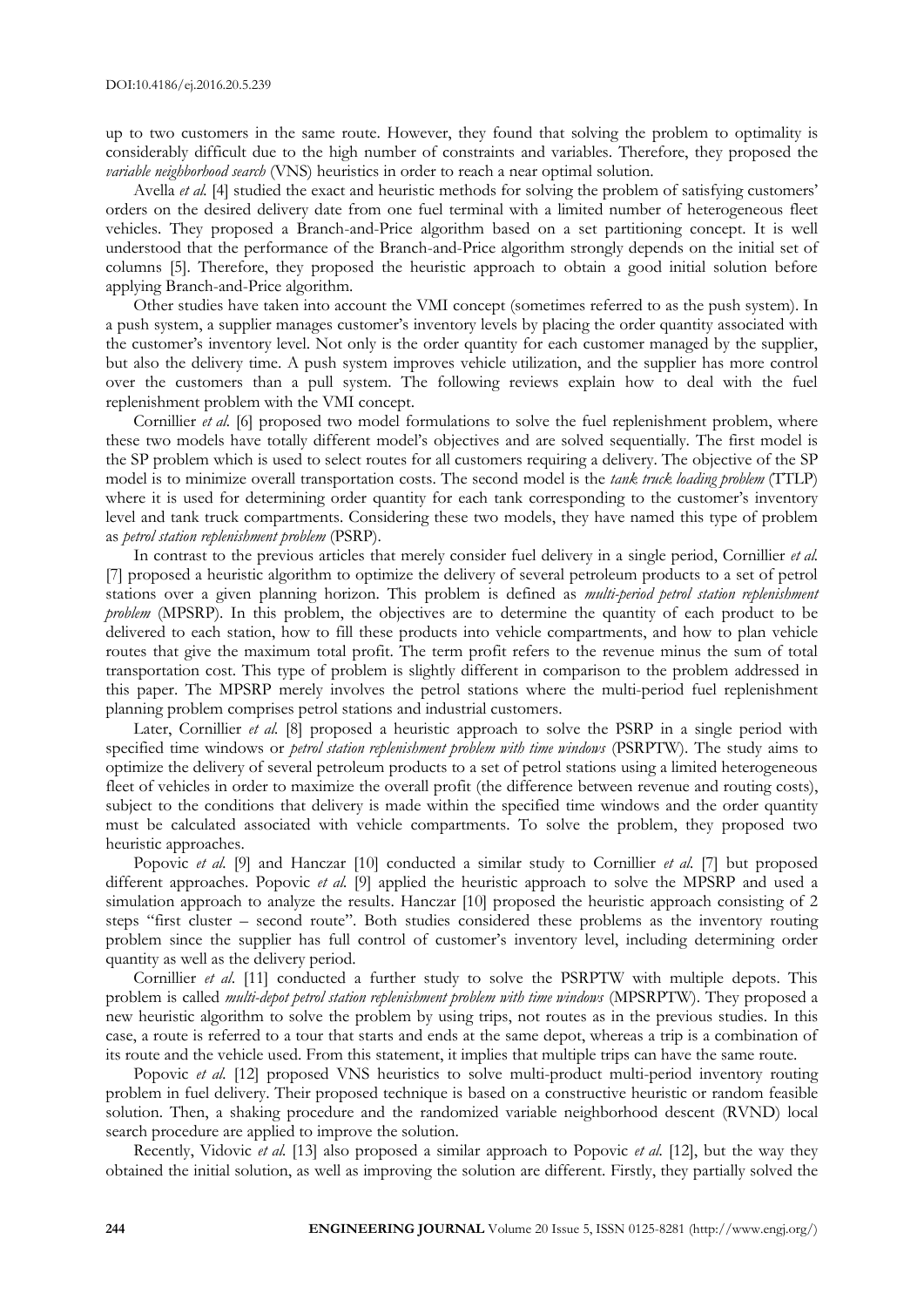MIP model (relaxed MIP model) to obtain the initial solution, and then improving the solution by using a variable neighborhood descent (VND) search.

Most of these studies proposed heuristic approaches to solve the fuel replenishment problem, due to the fact that the exact method might not be an appropriate approach to solve large scale problems [14]. To give a better understanding of the past studies, we have summarized their main characteristics in Table 1.

| Authors                | No. of<br>vehicle | No. of customers<br>per trip | No. of visit per<br>customer per day | <b>VMI</b> Concept | <b>Fuel Terminal</b> | Period | Time windows |
|------------------------|-------------------|------------------------------|--------------------------------------|--------------------|----------------------|--------|--------------|
| Brown and Graves [1]   | Limited           | One                          | One                                  | No                 | Several              | Single | No           |
| Ronen [2]              | Limited           | One                          | One                                  | No                 | One                  | Single | $\rm No$     |
| Abdelaziz et al. [3]   | Limited           | $Up$ to two                  | One                                  | $\rm No$           | One                  | Single | $\rm No$     |
| Avella et al. [4]      | Limited           | Several                      | One                                  | No                 | One                  | Single | No           |
| Cornillier et al. [6]  | Unlimited         | $Up$ to two                  | One                                  | Yes                | One                  | Single | $\rm No$     |
| Cornillier et al. [7]  | Limited           | $Up$ to two                  | One                                  | Yes                | One                  | Multi  | No           |
| Cornillier et al. [8]  | Limited           | Several                      | One                                  | Yes                | One                  | Single | Yes          |
| Popovic et al. [9]     | Limited           | $Up$ to two                  | One                                  | Yes                | One                  | Multi  | $\rm No$     |
| Hanczar [10]           | Limited           | Several                      | One                                  | Yes                | One                  | Multi  | $\rm No$     |
| Cornillier et al. [11] | Limited           | Several                      | One                                  | Yes                | Several              | Single | Yes          |
| Popovic et al. [12]    | Unlimited         | Up to three                  | One                                  | Yes                | One                  | Multi  | No           |
| Vidovic et al. [13]    | Unlimited         | $Up$ to four                 | One                                  | Yes                | One                  | Multi  | $\rm No$     |
| This paper             | Limited           | $Up$ to two                  | Several                              | Yes                | One                  | Multi  | Yes*         |

Table 1. Main characteristics of past studies vs this paper.

\*use trip sequence to specify time windows in range (e.g. 1st trip: 8:00 - 12:00)

As shown in Table 1, it is obvious that approximately half of the previous studies have considered the fuel replenishment problem with multiple periods. However, we found none of them have proved that solving the model considering multiple periods outperforms those with a single period. In addition, to the best of the authors' knowledge, none of these studies allow customers to be visited more than once per day, which does not reflect the real-life situation where high demand customers could be served several times per day.

In this paper, we propose heuristic approaches to solve the multi-period fuel replenishment planning problem that allows customers to be visited several times per day. We use a real-life scenario and randomly generated test instance to demonstrate that considering multiple periods gives a better outcome in various aspects in comparison to a single period.

# **3. Mathematical Model**

# **3.1. Problem Statement**

The problem statement for the multi-period fuel replenishment planning problem is as follows:

"Given one fuel terminal with an unlimited supply of multiple grade products, two sets of customers, (i) petrol stations and (ii) industrial customers, a limited number of heterogeneous multi-compartment vehicles, consumption rate of each product at each petrol station, order quantities and delivery time windows at each industrial customer over the planning horizon, find the delivery plan minimizing transportation unit cost specifying vehicle routes and product-compartment-customer assignment and approximate delivery time (trip), such that all consumptions and demands are met within the storage allowance (safety stock level and tank capacity). The vehicle route is defined as a sequence of visits respecting specified time windows at customer sites. Each vehicle route must honor the vehicle's weight limit. Each vehicle operates within the driver's allowable working hours. The product-compartment-customer assignment specifies product quantity to be loaded in the vehicle's compartment and it's discharging destination tank."

To avoid any ambiguity, we made the following assumptions:

- Only one fuel terminal is considered.
- No product shortage at the fuel terminal.
- Fuel terminal operating hours is known.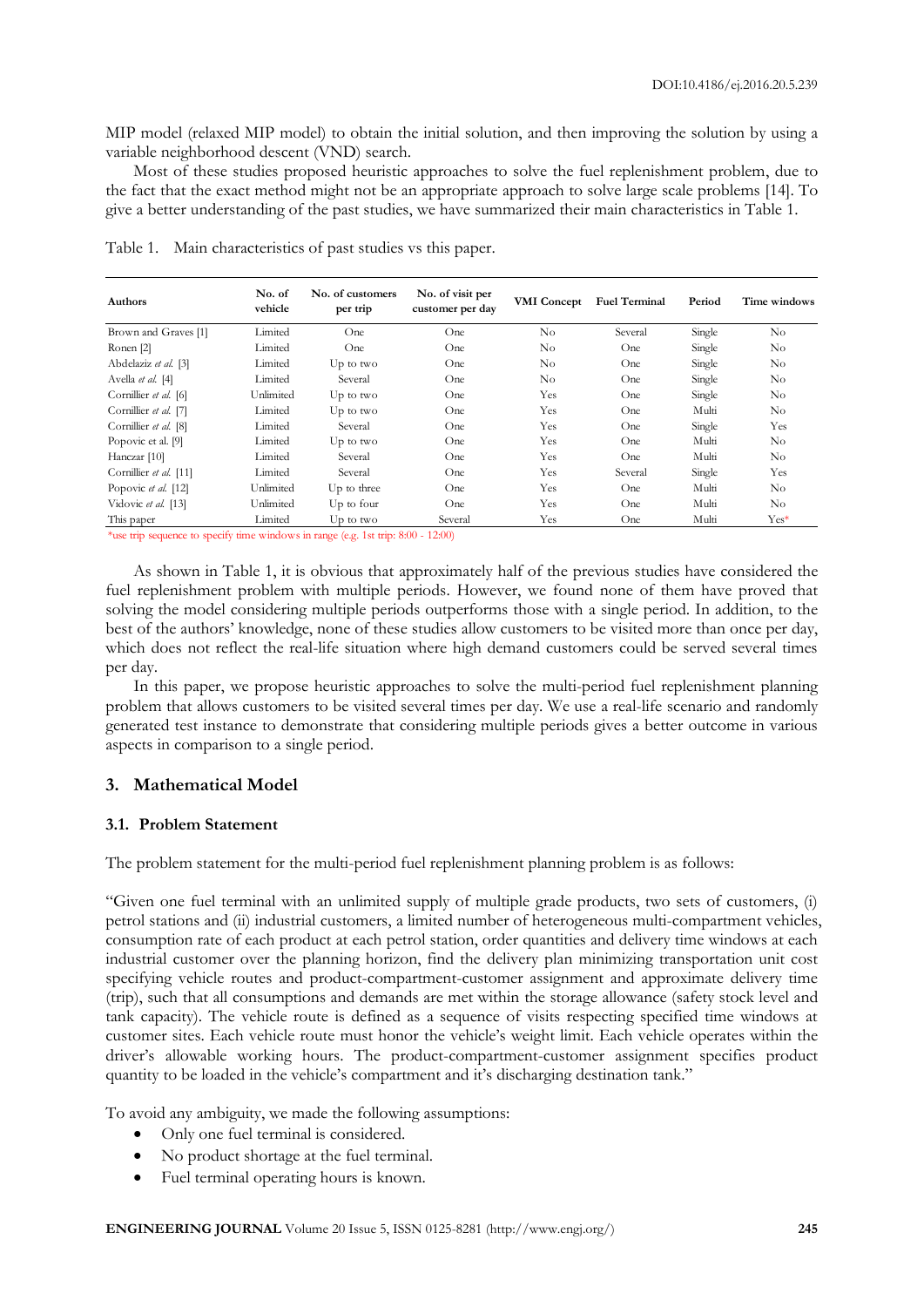- Product density is known.
- Limited heterogeneous fleet of vehicles.
- Weight limit, volume capacity, and compartment configuration for each vehicle are known.
- Maximum vehicle operating hours and maximum number of trips are known.
- Vehicle compartments are not equipped with flow meter. They must be completely emptied once the unloading has started.
- Each vehicle compartment must be loaded at least to 85% of its capacity due to the safety reasons, otherwise be emptied.
- Possible routes are pre-defined.
- Daily sales consumption for all petrol stations storage tanks is deterministic.
- Each customer tank contains only one product, and product crossover is not allowed.
- Customer tank capacity and safety stock level for individual customer tanks are known. Customer inventory level must not exceed the tank capacity and must not fall below the safety stock level.
- Individual customers can be visited several times on any given planning horizon.
- Several trips can be assigned to the same vehicle.
- Up to two customers can be visited in the same trip.
- Total time (including travel, loading and unloading time) for each trip is known.
- Transportation cost for all routes associated with each vehicle is known.

# **3.2. Notations**

Sets

| V | is the set of vehicles, indexed by $v$ .             |
|---|------------------------------------------------------|
| К | is the set of vehicle compartments, indexed by $k$ . |
| R | is the set of possible routes, indexed by $r$ .      |
| I | is the set of customers, indexed by $i$ .            |
| J | is the set of customer tanks, indexed by $j$ .       |
| D | is the period (day), indexed by $d$ .                |
| T | is the set of trips, indexed by $t$ .                |

#### Parameters

| $a_{ij}$   | is the safety stock level of tank $j$ of customer $i$ .                                        |
|------------|------------------------------------------------------------------------------------------------|
| $b_{ij}$   | is the capacity of tank $j$ of customer $i$ .                                                  |
| $c^{vr}$   | is the total cost of route $r$ using vehicle $v$ .                                             |
| $g_{ij}$   | is the product density associated to product of $t$ ank $j$ of customer $i$ .                  |
| $h^{vr}$   | is the total time for visiting route $r$ using vehicle $v$ .                                   |
| $o_{ijdt}$ | is the estimated inventory level of tank $j$ of customer $i$ during trip $t$ at period $d$ .   |
| $q^{vk}$   | is the compartment size of compartment $k$ of vehicle $\nu$ .                                  |
| $S_{ij}$   | is the estimated sales consumption of tank $j$ of customer $i$ during trip $t$ at period $d$ . |
| $H_d^v$    | is the maximum allowable vehicle operating hour of vehicle $\nu$ at period $d$ .               |
| $N^v$      | is the total amount of compartment of vehicle $\nu$ .                                          |
| $W^v$      | is the maximum weight limit of vehicle $\nu$ .                                                 |
| M          | is a scaling coefficient.                                                                      |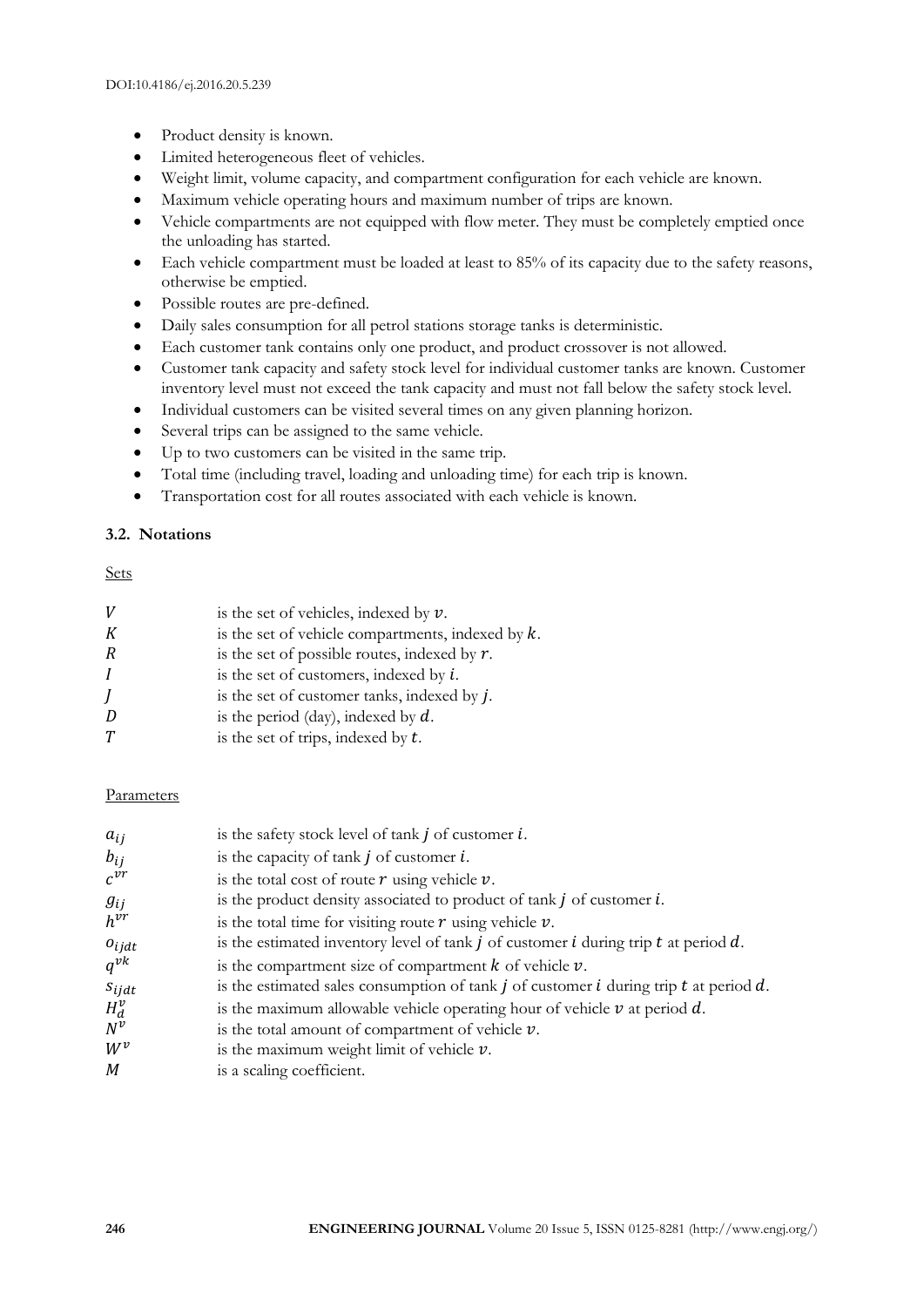Variables

| $x_{ijdt}^{vkr}$ | is the quantity of product loaded into compartment $k$ of vehicle $v$ , to be discharged to      |
|------------------|--------------------------------------------------------------------------------------------------|
|                  | tank <i>j</i> of customer <i>i</i> in route $r$ during trip $t$ at period $d$ .                  |
| $y_{ijdt}^{vkr}$ | equal to 1 if compartment k of vehicle v is assigned to tank j of customer i in route r          |
|                  | during trip $t$ at period $d$ , otherwise 0.                                                     |
| $z_{dt}^{vr}$    | equal to 1 if route $r$ is delivered by vehicle $v$ during trip $t$ at period $d$ , otherwise 0. |

#### **3.3. Model Formulation**

From the notations, parameters and variables defined above, the *multi-period fuel replenishment planning problem* (MPFRP) is formulated as follows:

Objective function:

Maximize 
$$
\sum_{v \in V} \sum_{r \in R} \sum_{d \in D} \sum_{t \in T} \left[ \sum_{k \in K} \sum_{i \in I} \sum_{j \in J} x_{ij}^{vkr} - Mc^{vr} z_{dt}^{vr} \right]
$$
 (1)

Subject to:

$$
a_{ij} \leq o_{ijat} + \sum_{v \in V} \sum_{k \in K} \sum_{r \in R} x_{ijat}^{vkr} \leq b_{ij} \qquad \forall i \in I, \forall j \in J, \forall d \in D, \forall t \in T \qquad (2)
$$
\n
$$
o_{ijat+1} = o_{ijat} - s_{ijat} + \sum_{v \in V} \sum_{k \in K} \sum_{r \in R} x_{ijat}^{vkr} \qquad \forall i \in I, \forall j \in J, \forall d \in D, \forall t \in T \qquad (3)
$$
\n
$$
-0.15q^{vk} \leq x_{ijat}^{vkr} - q^{vk} y_{ijat}^{vkr} \leq 0 \qquad \forall v \in V, \forall k \in K, \forall r \in R, \forall i \in I, \forall j \in J, \forall d \in D, \forall t \in T \qquad (5)
$$
\n
$$
\sum_{r \in R} \sum_{i \in I} \sum_{j \in J} y_{ijat}^{vkr} \leq 1 \qquad \forall v \in V, \forall k \in K, \forall d \in D, \forall t \in T \qquad (6)
$$
\n
$$
(1 - N^v) \leq \sum_{k \in K} \sum_{i \in I} \sum_{j \in J} y_{ijat}^{vkr} - N^v z_{dt}^{vr} \leq 0 \qquad \forall v \in V, \forall r \in R, \forall d \in D, \forall t \in T \qquad (7)
$$
\n
$$
\sum_{r \in R} \sum_{i \in T} \sum_{j \in J} g^{ij} x_{ijat}^{vkr} \leq W^v \qquad \forall v \in V, \forall d \in D, \forall t \in T \qquad (9)
$$
\n
$$
\sum_{k \in K} \sum_{r \in R} \sum_{i \in I} \sum_{j \in J} g^{ij} x_{ijat}^{vkr} \leq W^v \qquad \forall v \in V, \forall d \in D, \forall t \in T \qquad (10)
$$
\n
$$
\forall v \in V, \forall d \in E, \forall r \in R, \forall i \in I, \forall j \in J, \forall d \in D, \forall t \in T \qquad (11)
$$
\n
$$
\sum_{k \in K} \sum_{r \in R} \sum_{i \in I} \sum_{j \in J} g^{ij} x_{ijat}
$$

Our objective is to minimize the transportation unit cost, which is equal to the total transportation cost divided by the sum of replenished quantity. This implies simultaneously maximizing the vehicle loaded quantity and minimizing the total transportation cost. To combine these two objectives in the objective function, we employed a scaling coefficient  $(M)$  to maintain the balance between the two objectives as shown in Eq. (1). The value of this coefficient can be determined from the interactive method described in this paper.

Eq. (2) ensures that the inventory level for individual tanks must not fall below the minimum requirement (safety stock level) in any given planning horizon. Eq. (3) guarantees that the inventory level after replenishment does not exceed the tank capacity. Eq. (4) ensures the stock equilibrium between connecting trips. Eq. (5) and (6) specify that one vehicle compartment can only be assigned to one customer tank for each trip. If a vehicle compartment is used, it must be loaded at least 85% of its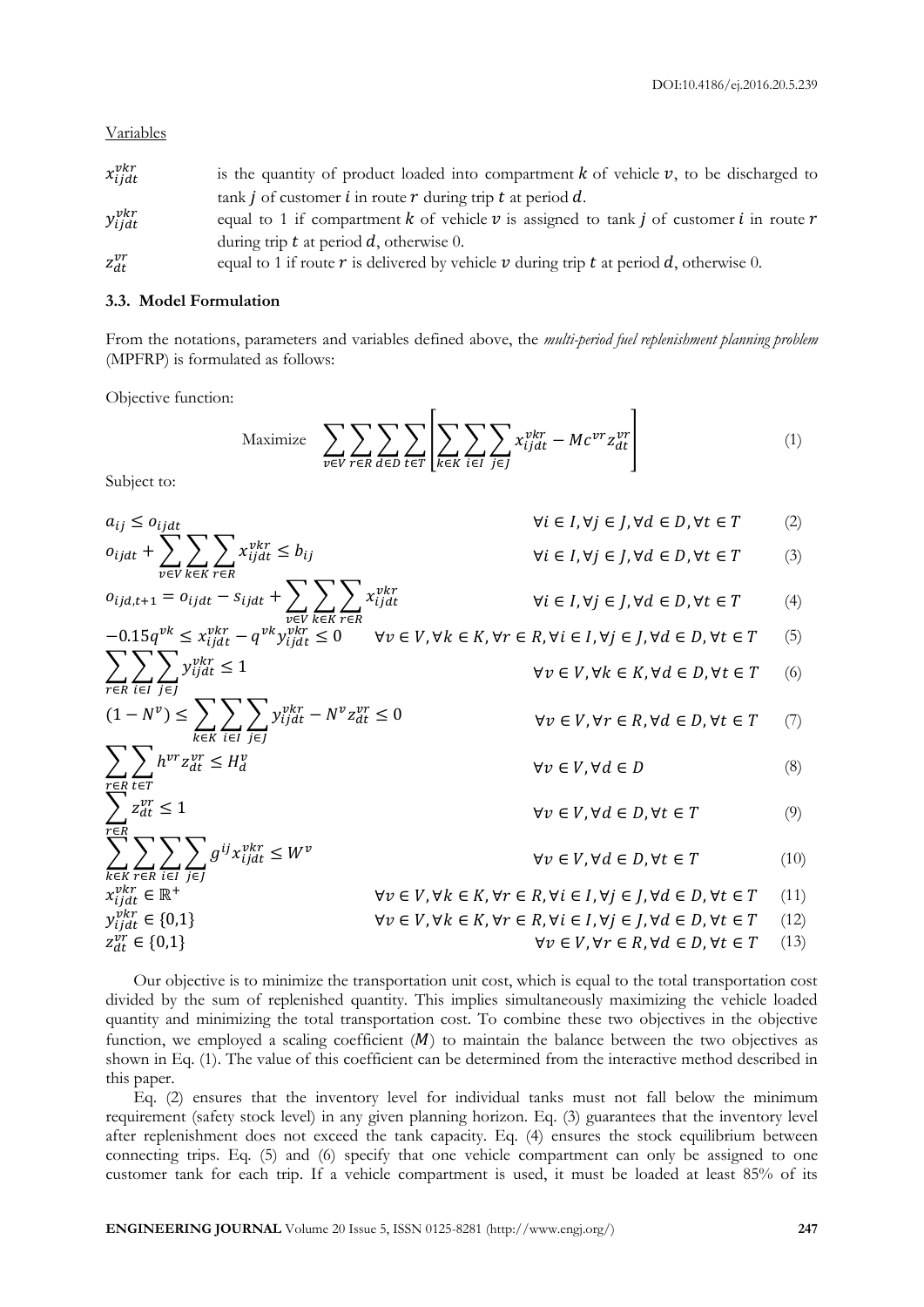compartment size. Eq. (7) ensures that vehicle v visit route r only if at least one compartment is assigned. Eq. (8) ensures that each vehicle must not be operated over the maximum allowable operating hour. Eq. (9) specifies that one route can only be assigned to one trip. Eq. (10) guarantees each vehicle is not carrying products over its weight limit.

# **4. The Two-Phase Method (2PM)**

As the model size grows exponentially as the number of customers, vehicles, and time period increase, the exact algorithm is apparently not feasible to solve Eq.  $(1)-(13)$ . In this study, we propose two heuristic approaches: *two-phase method* (2PM) and *three-phase method* (3PM). The 2PM is primarily designed for solving small problems whereas the 3PM offers a similar approach but has the ability to solve larger problems. The details of 2PM are outlined below and 3PM is outlined in the following section.





# **Phase I**

The 2PM is a heuristic approach that solves the multi-period fuel replenishment planning problem by decomposing the solution process into two phases. A flowchart of 2PM is shown in Fig. 3. In phase I, the linear programming relaxation technique is applied, transforming Eq. (12) and (13) into Eq. (14) and (15) respectively. Next, we solve the Eq.  $(1)-(11)$  and Eq.  $(14)-(15)$  to optimality.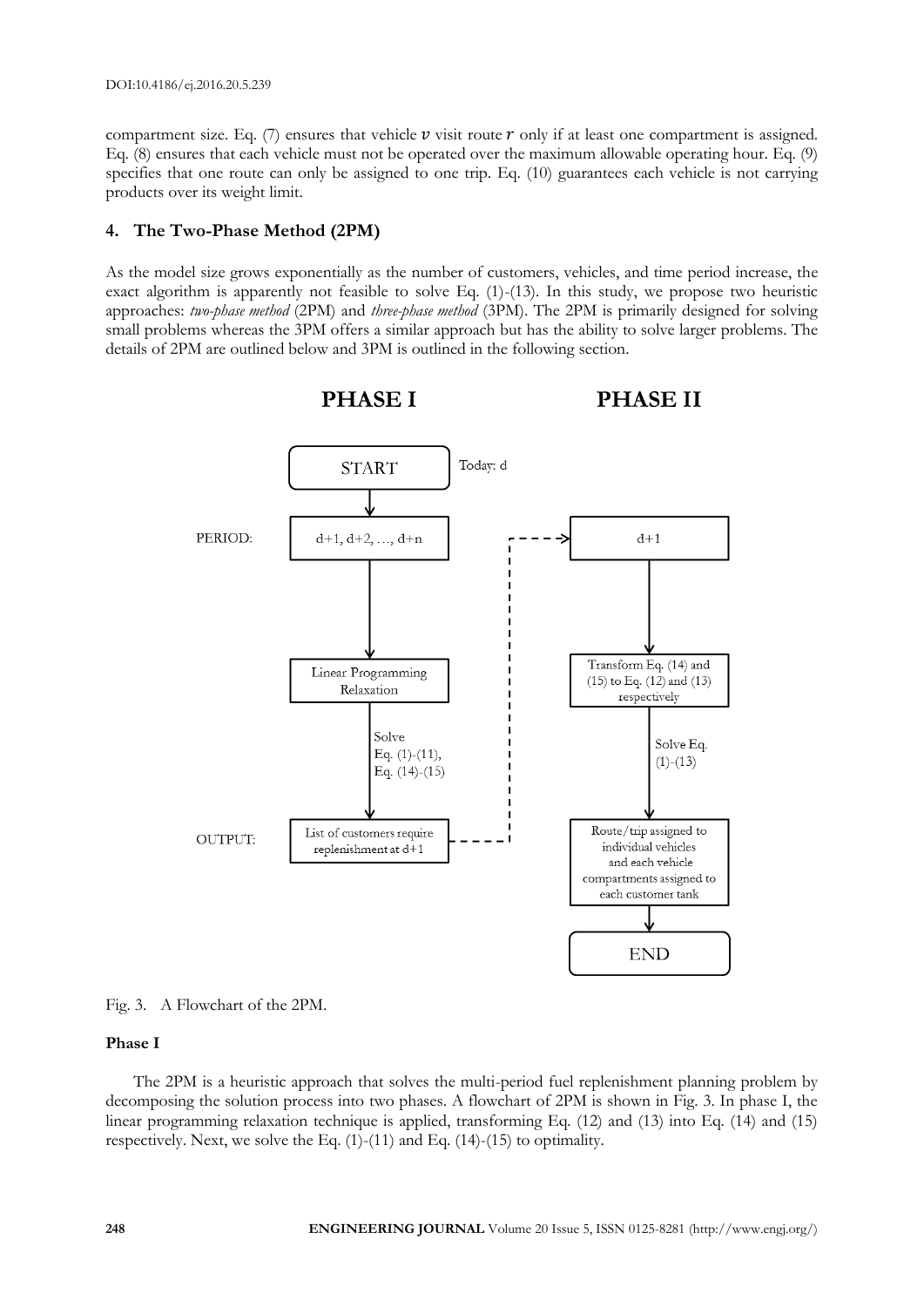$$
0 \le y_{ij}^{vkr} \le 1
$$
  
\n
$$
0 \le y_{ij}^{vkr} \le 1
$$
  
\n
$$
\forall v \in V, \forall k \in K, \forall r \in R, \forall i \in I, \forall j \in J, \forall d \in D, \forall t \in T
$$
  
\n
$$
\forall v \in V, \forall r \in R, \forall d \in D, \forall t \in T
$$
  
\n
$$
(15)
$$

The linear programing relaxation technique was first introduced by Lovasz [15] for the set covering problem. This technique fundamentally transforms an integer programming problem into a linear programming problem which is solvable in a polynomial time. The solution obtained from the linear programming relaxation can be used as an initial step to further obtain the solution of the original problem. There are many studies applying the linear programming relaxation in solving various problems [16–22].

Despite the fact that the results obtained from phase I are not feasible in the real world, they indicate which customers should be serviced during the considered planning horizon, especially those customers that need to be replenished tomorrow. As described earlier in section 2.1, the replenishment plan is usually created on a day-to-day basis (e.g., if today is 1st January, the planner creates the fuel replenishment plan for 2nd January) since the fuel consumption is stochastic in nature. The more recent inventory and sales information obtained from individual petrol stations, the more accurate the replenishment plan.

#### **Phase II**

In phase II, only the customers requiring replenishment in period  $d+1$  (tomorrow) as obtained from phase I are considered, all other customers are eliminated. By considering only the period d+1 and removing some customers from the problem, the size of the model is significantly reduced and solving the problem to optimality is now practical. Next, the Eq. (1)-(13) is solved to optimality using the branch-and-bound algorithm.

# **5. The Three-Phase Method (3PM)**

The 3PM is fundamentally similar to 2PM, but composed of three phases as shown in Fig. 4.



#### Fig. 4. A flowchart of the 3PM. **Phase I**

**ENGINEERING JOURNAL** Volume 20 Issue 5, ISSN 0125-8281 (http://www.engj.org/) **249**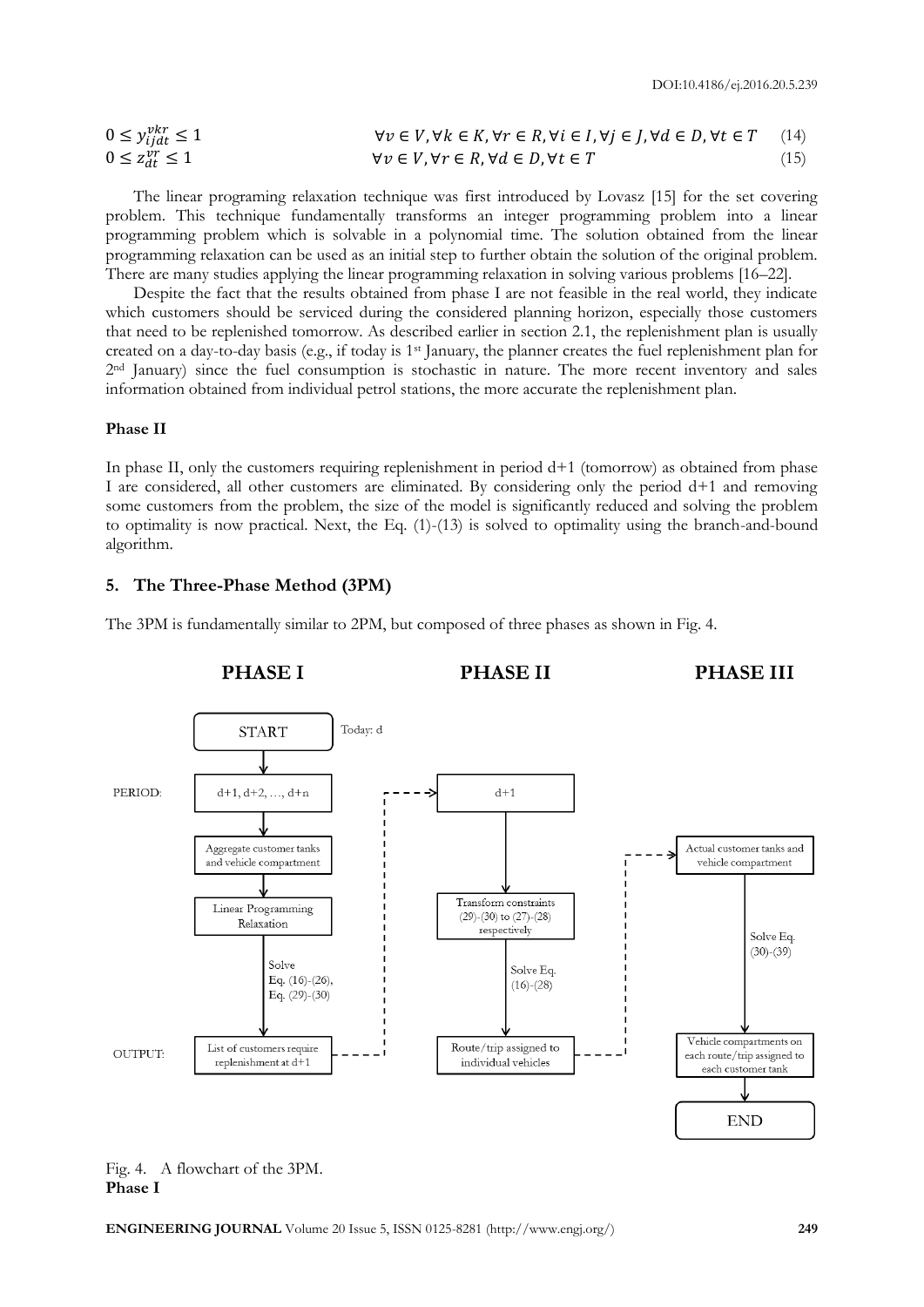In phase I, the main objective is to reduce the model size and to obtain the list of customers requiring replenishment during the considered planning horizon. Firstly, we aggregate the customer storage tanks and vehicle compartments for individual customers and vehicles respectively. The phase I model is then formulated as follows:

#### **Parameters**

| $a_i$     | is the total safety stock level of customer $i$ .                                        |
|-----------|------------------------------------------------------------------------------------------|
| $b_i$     | is the total capacity of customer $i$ .                                                  |
| $c^{vr}$  | is the total cost of route $r$ using vehicle $v$ .                                       |
| $g_i$     | is the average product density of customer $i$ .                                         |
| $h^{vr}$  | is the total time for visiting route $r$ using vehicle $v$ .                             |
| $o_{idt}$ | is the estimated total inventory level of customer $i$ during trip $t$ at period $d$ .   |
| $q^v$     | is the maximum loaded volume of vehicle $\nu$ .                                          |
| $S_{idt}$ | is the estimated total sales consumption of customer $i$ during trip $t$ at period $d$ . |
| $H_d^v$   | is the maximum allowable vehicle operating hour of vehicle $\nu$ at period $d$ .         |
| $W^v$     | is the maximum weight limit of vehicle $\nu$ .                                           |
| M         | is a scaling coefficient.                                                                |

# Variables

| $x_{idt}^{vr}$ | is the quantity of total product loaded into vehicle $v$ , to be delivered to customer i in route<br>r during trip t at period d. |
|----------------|-----------------------------------------------------------------------------------------------------------------------------------|
| $y_{dt}^{vr}$  | equal to 1 if vehicle $\nu$ is assigned to route r during trip t at period d, otherwise 0.                                        |
| $z_{dt}^{vr}$  | equal to 1 if route $r$ is delivered by vehicle $\nu$ during trip $t$ at period $d$ , otherwise 0.                                |

# **Phase I Model**

Objective function:

Maximize 
$$
\sum_{v \in V} \sum_{r \in R} \sum_{d \in D} \sum_{t \in T} \left[ \sum_{i \in I} x_{idt}^{vr} - Mc^{vr} z_{dt}^{vr} \right]
$$
 (16)

Subject to:

 $a_i \leq o_{idt}$  (17)<br> $\forall i \in I, \forall d \in D, \forall t \in T$  (17)

$$
o_{idt} + \sum_{v \in V} \sum_{r \in R} x_{idt}^{vr} \le b_i \qquad \forall i \in I, \forall d \in D, \forall t \in T
$$
\n
$$
o_{id,t+1} = o_{idt} - s_{idt} + \sum \sum_{i} x_{idt}^{vr} \qquad \forall i \in I, \forall d \in D, \forall t \in T
$$
\n
$$
(18)
$$
\n
$$
(19)
$$

$$
-0.15q^{\nu} \le \sum_{i \in I} x_{idt}^{\nu r} - q^{\nu} y_{dt}^{\nu r} \le 0
$$
  

$$
\forall \nu \in V, \forall r \in R, \forall d \in D, \forall t \in T
$$
 (20)

$$
\sum_{\substack{r \in R \\ y_{dt}^{vr} - z_{dt}^{vr} = 0}} y_{dt}^{vr} \le 1
$$
\n
$$
\forall v \in V, \forall d \in D, \forall t \in T
$$
\n
$$
\forall v \in V, \forall r \in R, \forall d \in D, \forall t \in T
$$
\n(21)

$$
- z_{dt}^{vr} = 0
$$
  
\n
$$
\nabla v \in V, \forall r \in R, \forall d \in D, \forall t \in T
$$
  
\n
$$
\nabla v \in V, \forall d \in D
$$
  
\n
$$
\forall v \in V, \forall d \in D
$$
  
\n(22)

$$
\sum_{\substack{r \in R \\ r \in V}}^{\sum_{i \in I}^{\sum_{i \in I}} g^i x_{idt}^{vr} \le W^v \qquad \forall v \in V, \forall d \in D, \forall t \in T
$$
\n
$$
\sum_{\substack{r \in R \\ r \in V, \forall d \in D, \forall t \in T}} (24)
$$

$$
\begin{array}{ll}\n\overline{\epsilon}R\\ \n\overline{\epsilon}R\\ \n\overline{\epsilon}R\\ \n\end{array}
$$
\n
$$
\forall v \in V, \forall r \in R, \forall i \in I, \forall d \in D, \forall t \in T
$$
\n
$$
(26)
$$

∑∑

r

r

 $\frac{\overline{r}}{x}$ 

 $\sum_{d} z_d^v$ 

 $v r - v$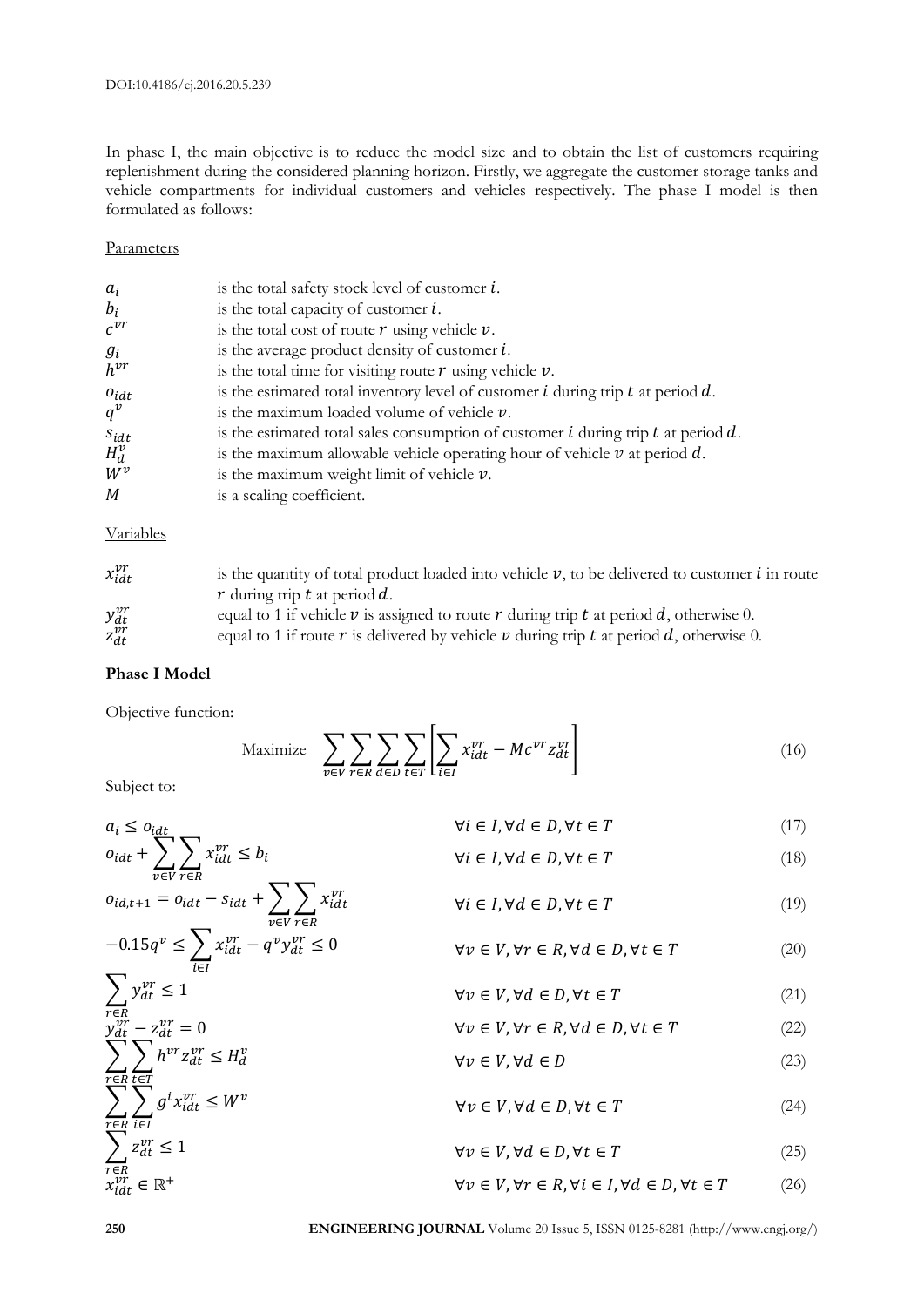$$
\begin{array}{ll}\ny_{dt}^{vr} \in \{0,1\} & \forall v \in V, \forall r \in R, \forall d \in D, \forall t \in T & (27) \\
z_{dt}^{vr} \in \{0,1\} & \forall v \in V, \forall r \in R, \forall d \in D, \forall t \in T & (28)\n\end{array}
$$

Similar to 2PM, the linear programming relaxation technique is applied, relaxing Eq. (27) and (28) into (29) and (30) respectively. Next, Eq. (16)-(26) and Eq. (29)-(30) are solved to optimality to obtain the list of customers requiring replenishment in period d+1 (tomorrow).

$$
0 \le y_{dt}^{vr} \le 1
$$
  
\n
$$
0 \le z_{dt}^{vr} \le 1
$$
  
\n
$$
\forall v \in V, \forall r \in R, \forall d \in D, \forall t \in T
$$
  
\n
$$
\forall v \in V, \forall r \in R, \forall d \in D, \forall t \in T
$$
  
\n(29)  
\n(30)

# **Phase II**

In phase II, the main purpose is to determine the vehicles to be used, trips and routes assigned to individual vehicles where each route indicates the customers to be visited (up to two customers can be visited in the same trip).

Next, only the period d+1 (tomorrow) is considered and the model constructed based on the list of customers requiring a delivery in period d+1 as obtained from phase I. Other customers not on the list are removed from the master problem. The customer tanks and vehicle compartments remain aggregated at this stage. Eq. (29) and (30) are reverted to Eq. (27) and (28) respectively. Next, Eq. (16)-(28) is solved using the branch-and-bound algorithm.

#### **Phase III**

Upon the completion of phase II, we understand the vehicles to be used and customers to be serviced in each trip and route. Next, we disaggregate the customer tanks and vehicle compartments back to the original, and solve the phase III model to determine how individual vehicle compartments are loaded and assigned to each customer tank in each trip and route. The phase III model is described as follows.

#### **Phase III Model**

Objective function:

Maximize 
$$
\sum_{v \in V} \sum_{k \in K} \sum_{r \in R} \sum_{i \in I} \sum_{j \in J} \sum_{d \in D} \sum_{t \in T} x_{ijdt}^{vkr}
$$
 (31)

Subject to:

$$
a_{ij} \leq o_{ijdt} + \sum_{v \in V} \sum_{k \in K} \sum_{r \in R} x_{ijdt}^{vkr} \leq b_{ij}
$$
  
\n
$$
\forall i \in I, \forall j \in J, \forall d \in D, \forall t \in T
$$
 (32)  
\n
$$
\forall i \in I, \forall j \in J, \forall d \in D, \forall t \in T
$$
 (33)

$$
o_{ijd,t+1} = o_{ijdt} - s_{ijdt} + \sum_{v \in V} \sum_{k \in K} \sum_{r \in R} x_{ijdt}^{vkr}
$$
  
\n
$$
-0.15q^{vk} \le x_{ijdt}^{vkr} - q^{vk} y_{ijdt}^{vkr} \le 0 \qquad \forall v \in V, \forall k \in K, \forall r \in R, \forall i \in I, \forall j \in J, \forall d \in D, \forall t \in T
$$
 (34)  
\n(34)  
\n(35)

$$
\sum_{r \in R} \sum_{i \in I} \sum_{j \in J} y_{ijdt}^{pkr} \le 1
$$
\n
$$
\forall v \in V, \forall k \in K, \forall d \in D, \forall t \in T
$$
\n(36)

$$
\sum_{k \in K} \sum_{r \in R} \sum_{i \in I} \sum_{j \in J} g^{ij} x_{ijdt}^{vkr} \le W^v
$$
\n
$$
\forall v \in V, \forall d \in D, \forall t \in T
$$
\n(37)

$$
x_{ijdt}^{vkr} \in \mathbb{R}^+ \qquad \forall v \in V, \forall k \in K, \forall r \in R, \forall i \in I, \forall j \in J, \forall d \in D, \forall t \in T \qquad (38)
$$
  

$$
\forall v \in V, \forall k \in K, \forall r \in R, \forall i \in I, \forall j \in J, \forall d \in D, \forall t \in T \qquad (39)
$$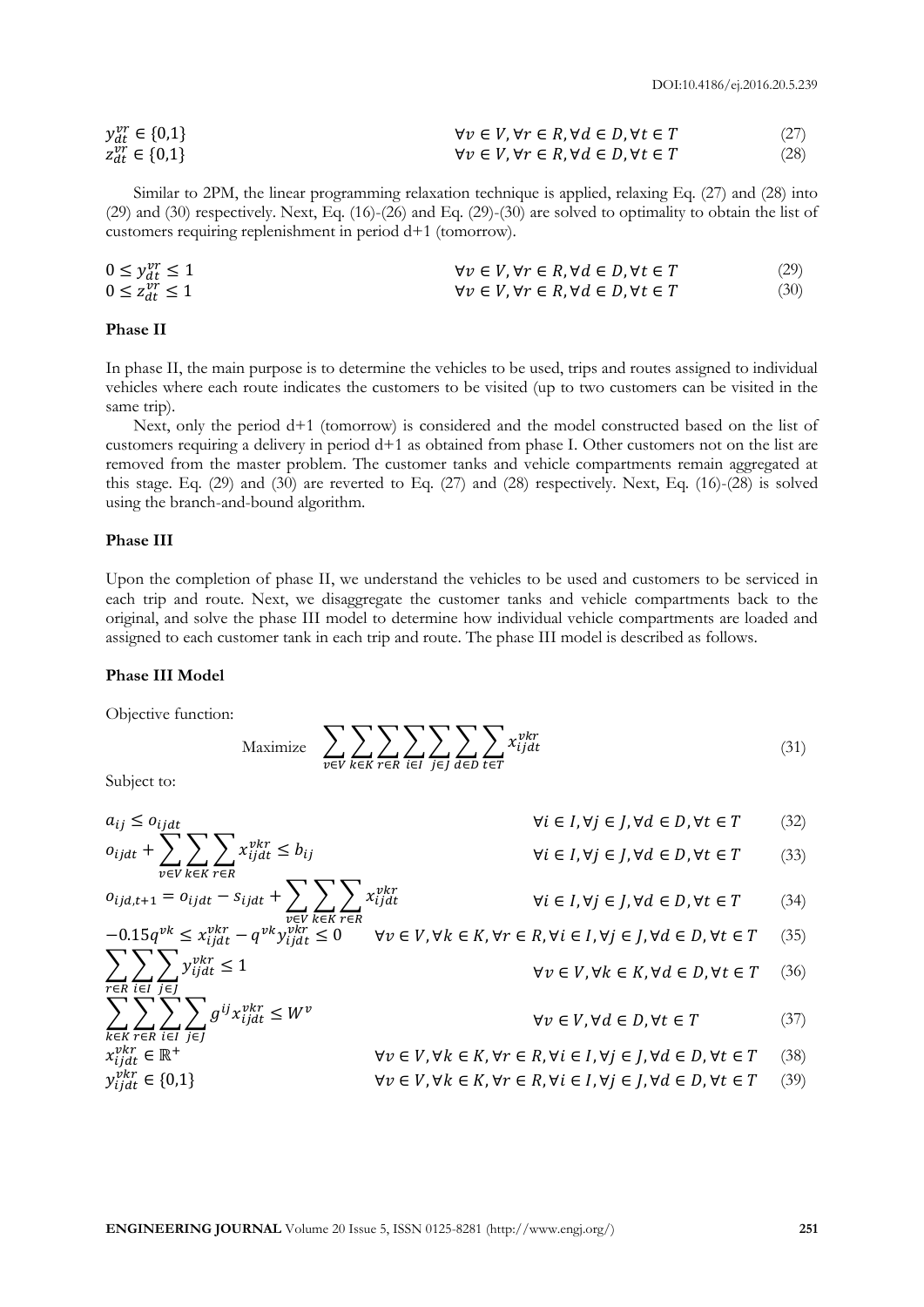# **6. Computational Results**

#### **6.1. Data**

In this study, we used a real-life scenario and randomly generated instance to test the 2PM and 3PM respectively. Firstly, we describe the real-life data.

#### **Real-life scenario**

Table 2 shows the number of customers, the number of customers requiring a vehicle equipped with a pump when unloading the product to storage tanks, as well as the weekly consumption separated by customer type. As seen, although the number of the petrol stations is less than the number of industrial customers, if we look at the weekly consumption, approximately 89% of the demand is from the petrol stations.

Table 2. Customer profile (real-life scenario).

| Customer type       | No. of sites | No. of sites<br>(pump required) | <b>Weekly consumption (liters)</b> |
|---------------------|--------------|---------------------------------|------------------------------------|
| Petrol station      |              |                                 | 503,600 (89%)                      |
| Industrial customer |              |                                 | $61,500(11\%)$                     |

Table 3 gives the number of petrol stations categorized by range of their daily consumption. Most of the petrol stations sell more than 3,000 liters a day considering all product types. There are 3 product types where the consumption rate for each product is completely different. As shown in Table 4, the product type 2 has the highest consumption (83% of the total consumption).

Table 3. Number of petrol stations categorized by range of daily consumption (real-life scenario).

| Daily consumption (liters) | No. of sites |
|----------------------------|--------------|
| $0 - 3,000$                | 3            |
| $3,001-6,000$              |              |
| $6,001-9,000$              | 3            |
| >9,000                     |              |

Table 4. Percentage of demand consumption by product type (real-life scenario).

| <b>Product Type</b> | Percentage $(\% )$ |
|---------------------|--------------------|
|                     |                    |
|                     | २२                 |
|                     |                    |

Table 5 shows the tank capacity of all petrol stations categorized by range of tank size. Table 6 provides details of the vehicle profile. There are three vehicles in total; two of them are chartered as a contracted vehicle (one for each vehicle type), and one vehicle (type 2) is rented on a spot basis. The contracted vehicle involves the monthly fixed cost regardless of how many trips are used. For both contracted vehicle and spotted vehicle, if the vehicle is used, there are other charges including loading fee and distance fee. Loading fee is charged based on the number of trips made by each vehicle, and the loading rate varies depending on the vehicle type, as well as the contract type. Distance fee is charged based on the total distance in kilometers. Similar to loading fee, the distance fee for each vehicle is different. Apparently, loading and distance fee for the spotted vehicle are much higher than those of the contracted vehicle as no fixed cost is paid.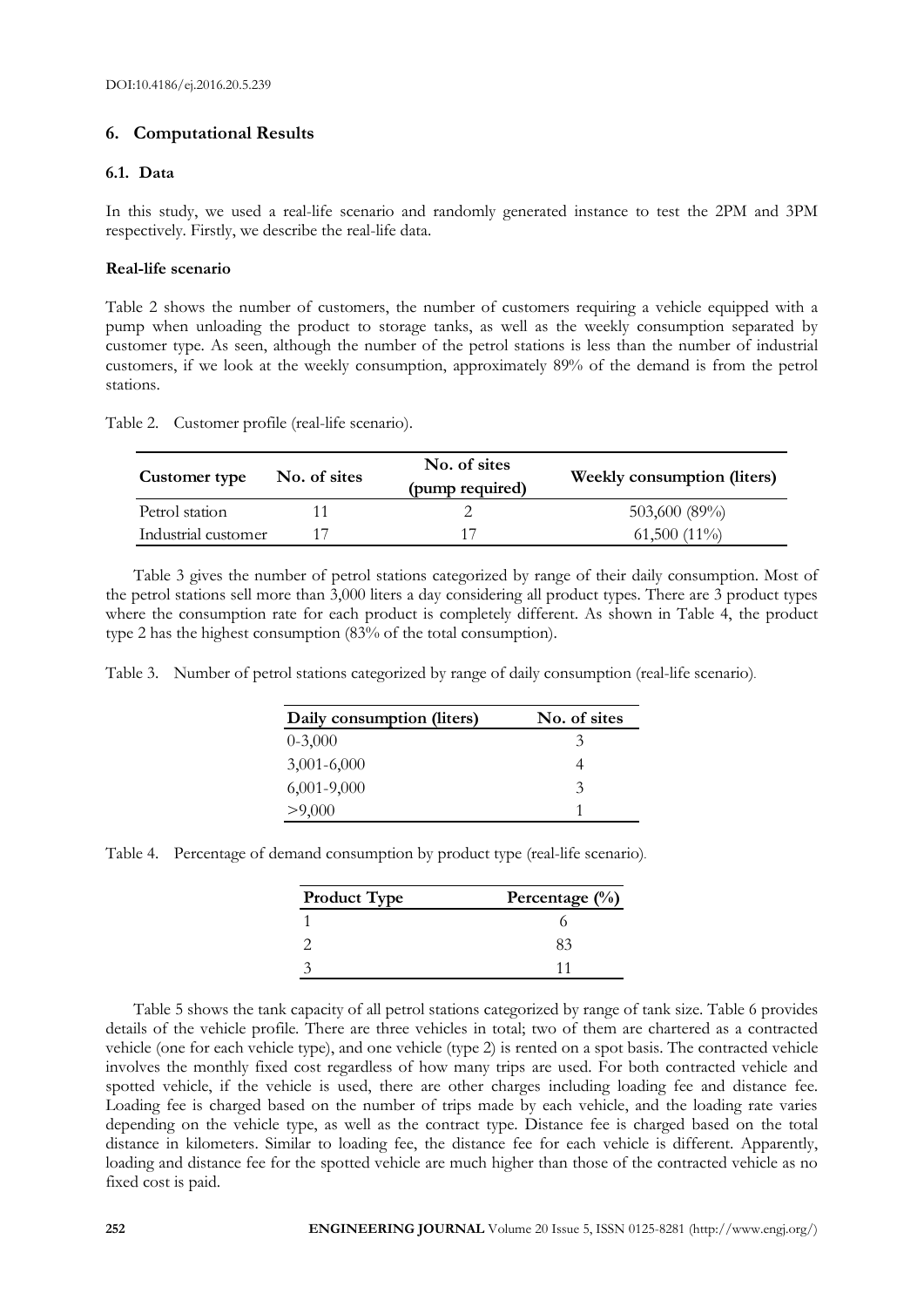| Tank size (liters) | No. of tanks |
|--------------------|--------------|
| $0-6,000$          |              |
| $6,001-15,000$     | 15           |
| 15,001-30,000      | 11           |
| >30,000            | b.           |

Table 5. Number of petrol station's storage tanks categorized by range of tank size (real-life scenario).

Table 6. Vehicle profile (real-life scenario).

| Vehicle type | Total capacity<br>(liters) | weight $(Kg)$ | Max. loaded Pump equipped<br>(Yes/No) | No. of<br>compartments | Capacities (liters)  |
|--------------|----------------------------|---------------|---------------------------------------|------------------------|----------------------|
|              | 22,700                     | 19,295        | Yes                                   | 3                      | 11,400, 7,500, 3,800 |
| 2            | 19,000                     | 16,150        | No                                    | $\mathcal{R}$          | 7,600, 7,600, 3,800  |
|              |                            |               |                                       |                        |                      |

To give more clarity on how the transportation cost is calculated, an example is provided below:

# **Example:**

| Loading fee per trip       | \$50.00                        |
|----------------------------|--------------------------------|
| Distance fee per kilometer | \$4.00                         |
| Fixed cost per month       | $$3,000.00$ (\$100.00 per day) |
| Days                       | っ                              |
| Total number of trips      | 10                             |
| Total kilometer travelled  | 500                            |

The variable transportation  $\text{cost} = (50*10) + (4*500) = $2,500$ The total transportation cost (incl. fixed cost) =  $2,500 + (2*100) = $2,700$ 

# **Randomly generated test instance**

To come up with the larger test instance, we randomly generated conditions similar in nature as the real-life scenario. Table 7 shows the number of customers, the number of customers requiring the vehicle equipped with a pump when unloading the product to storage tanks, as well as the weekly consumption. In this test instance, we use only one customer type (petrol station) but with a larger scale. As seen, the number of petrol stations, as well as the weekly consumption is much higher than that of the real-life scenario (approximately 5 times). Table 8 gives the number of petrol stations categorized by range of their daily consumption. Most of the petrol stations sell more than 6,000 liters a day considering all product types and the consumption rate for each product can be inferred from Table 4.

Table 7. Customer profile (randomly generated case).

|                | Customer type No. of sites No. of sites (pump required) Weekly consumption (liters) |           |
|----------------|-------------------------------------------------------------------------------------|-----------|
| Petrol station |                                                                                     | 3,077,306 |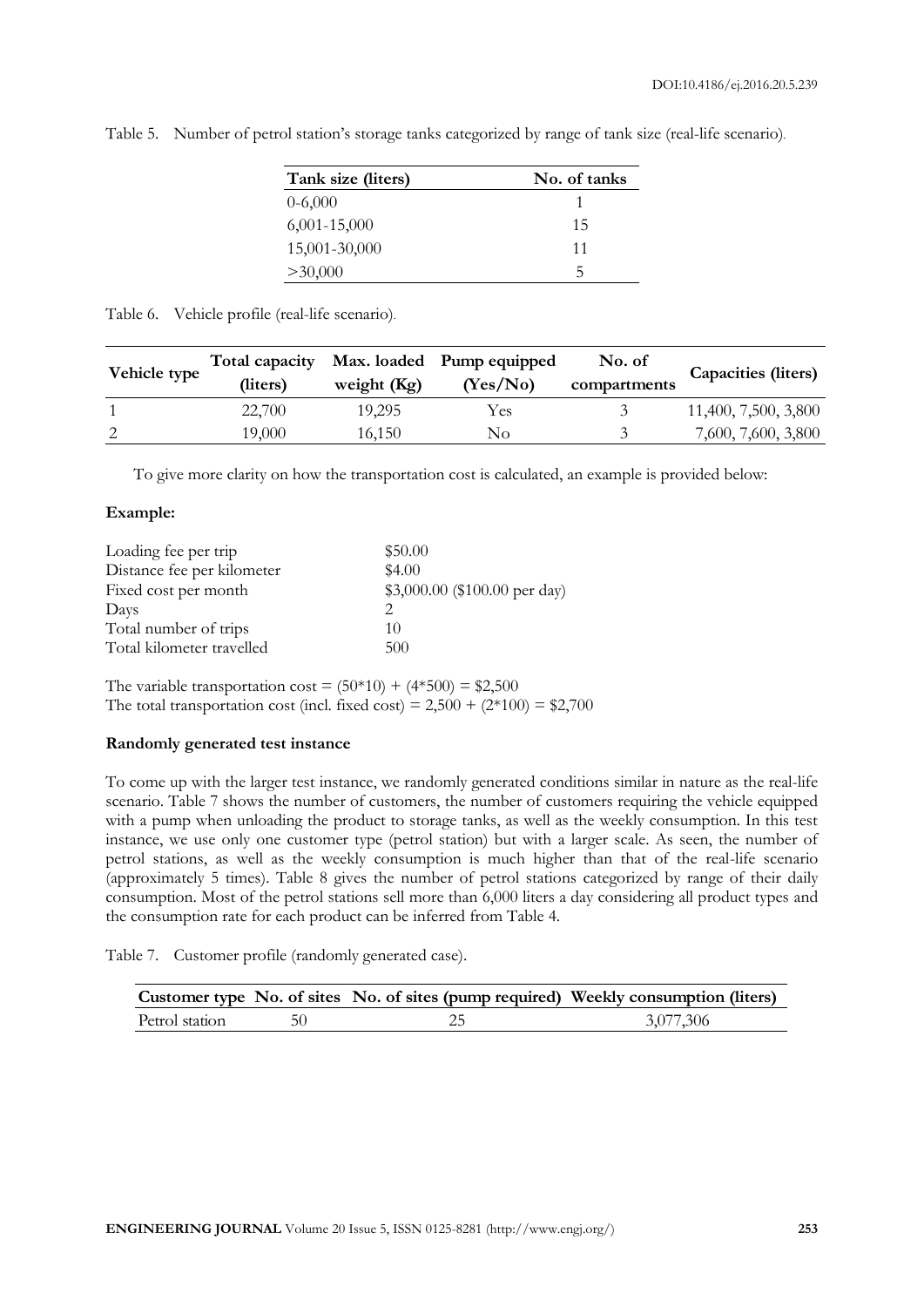| Daily consumption (liters) | No. of sites |
|----------------------------|--------------|
| $0 - 3,000$                | b.           |
| $3,001 - 6,000$            | O)           |
| $6,001-9,000$              | 10           |
| >9,000                     | 26           |

Table 8. Number of petrol stations categorized by range of daily consumption (randomly generated case).

Table 9 shows the tank capacity of all petrol stations categorized by tank size. In this test, there are only two tank sizes: 10,000 and 30,000 liters. We assume a 30,000 liter tank size for all tanks containing product type 2 due to the highest consumption.

Table 9. Number of petrol station's storage tanks by tank size (randomly generated case).

| Tank size (liters) | No. of tanks |
|--------------------|--------------|
| 10,000             | 100          |
| 30,000             | 50           |

Table 10 and 11 provide details of the physical vehicle profile as well as the vehicle cost profile. We based these physical vehicle profiles, vehicle cost profiles and configurations on the real-life scenario in one of the countries that is similar in terms of the characteristics. In this test, there are two vehicle types with six contracted vehicles in total (two type 1 vehicles and four type 2 vehicles).

Table 10. Vehicle profile (randomly generated case).

|   | Vehicle type Total capacity |               | Max. loaded Pump equipped | No. of       | Capacities (liters)               |
|---|-----------------------------|---------------|---------------------------|--------------|-----------------------------------|
|   | (liters)                    | weight $(Kg)$ | (Yes/No)                  | compartments |                                   |
|   | 24,000                      | 20,000        | No                        | C.           | 6,000, 4,000, 4,000, 4,000, 6,000 |
| 2 | 18.000                      | 15,000        | Yes                       | h            | 4,000, 4,000, 2,000, 4,000, 4,000 |

Table 11. Vehicle cost profile (randomly generated case).

|       | Vehicle type Monthly fixed cost (\$) Loading fee per trip (\$) Distance fee per kilometer (\$) |
|-------|------------------------------------------------------------------------------------------------|
| 8.333 |                                                                                                |
| 6.667 |                                                                                                |

Referring to the real-life scenario, the daily consumption of each product fluctuates from the estimated consumption demand. The average and standard deviation of the daily consumption variability for each product are shown in Table 12. As seen, the demand consumption for product type 2 is the most stable, followed by product type 3 and 1.

Table 12. Daily consumption variability (randomly generated case).

| Product       | Mean     | S.D.     |
|---------------|----------|----------|
|               | $26.8\%$ | $49.9\%$ |
| $\mathcal{D}$ | $2.7\%$  | $14.2\%$ |
| 3             | $17.0\%$ | $44.8\%$ |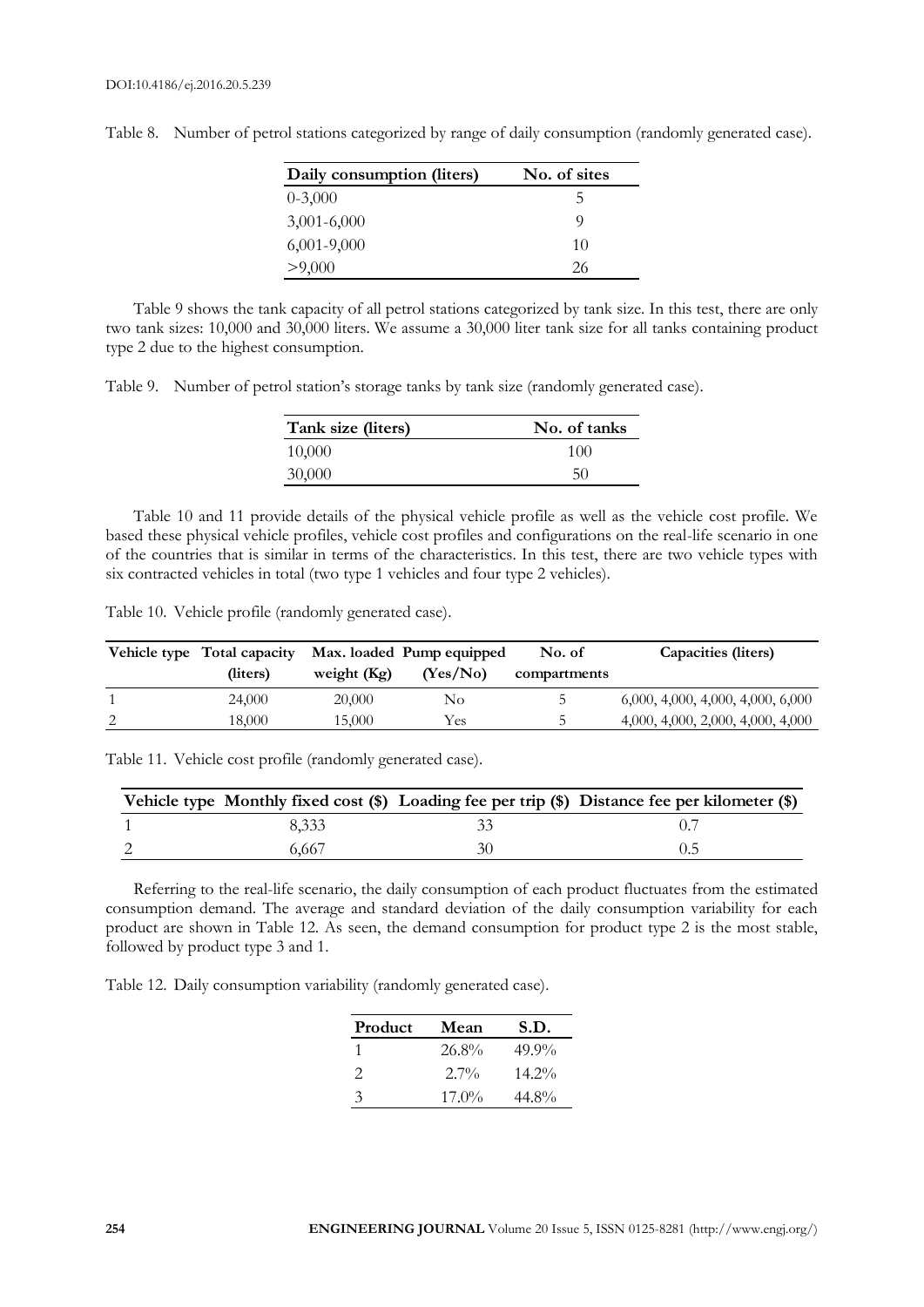

In this test, the fuel terminal is located at coordinates (32, 103), where the petrol stations coordinates are randomly generated between coordinate  $(0, 0)$  and  $(200, 200)$  as illustrated in Fig. 5.

Fig. 5. Fuel terminal and petrol stations network.

#### **6.2. Performance and Effectiveness of Proposed Algorithms**

The model was implemented using the VB.NET programming language and the IBM ILOG CPLEX Version 12.6 where the data are kept in the MS Access database 2010. The model was run on an Intel Core i7 with 8GB of memory.

#### **The Two-Phase Method (2PM)**

As stated earlier, we tested this approach using real-life conditions. In this section, we provide the results of the 2PM run on several scenarios. Moreover, we compare the results against the replenishment plan created by experienced planners. Before describing the results, we explain how we obtain the coefficient  $(M)$ .

We determined an appropriate coefficient  $(M)$  from the interactive method, solving the Eq. (1)-(13) in a single period with different coefficients  $(M)$ . In this experiment, we tested this over a 9 day planning cycle. The coefficient  $(M)$  that gives the best result was selected to be used in the 2PM. Table 13 shows the operational results associated with each coefficient  $(M)$ . In this case, we selected coefficient  $(M) = 70$  as it gives the best result in terms of transportation unit cost. We also tested the sensitivity altering the coefficient (*M*) between 70 and 80 and found no difference, hence, we used coefficient (*M*) = 70 for all test scenarios.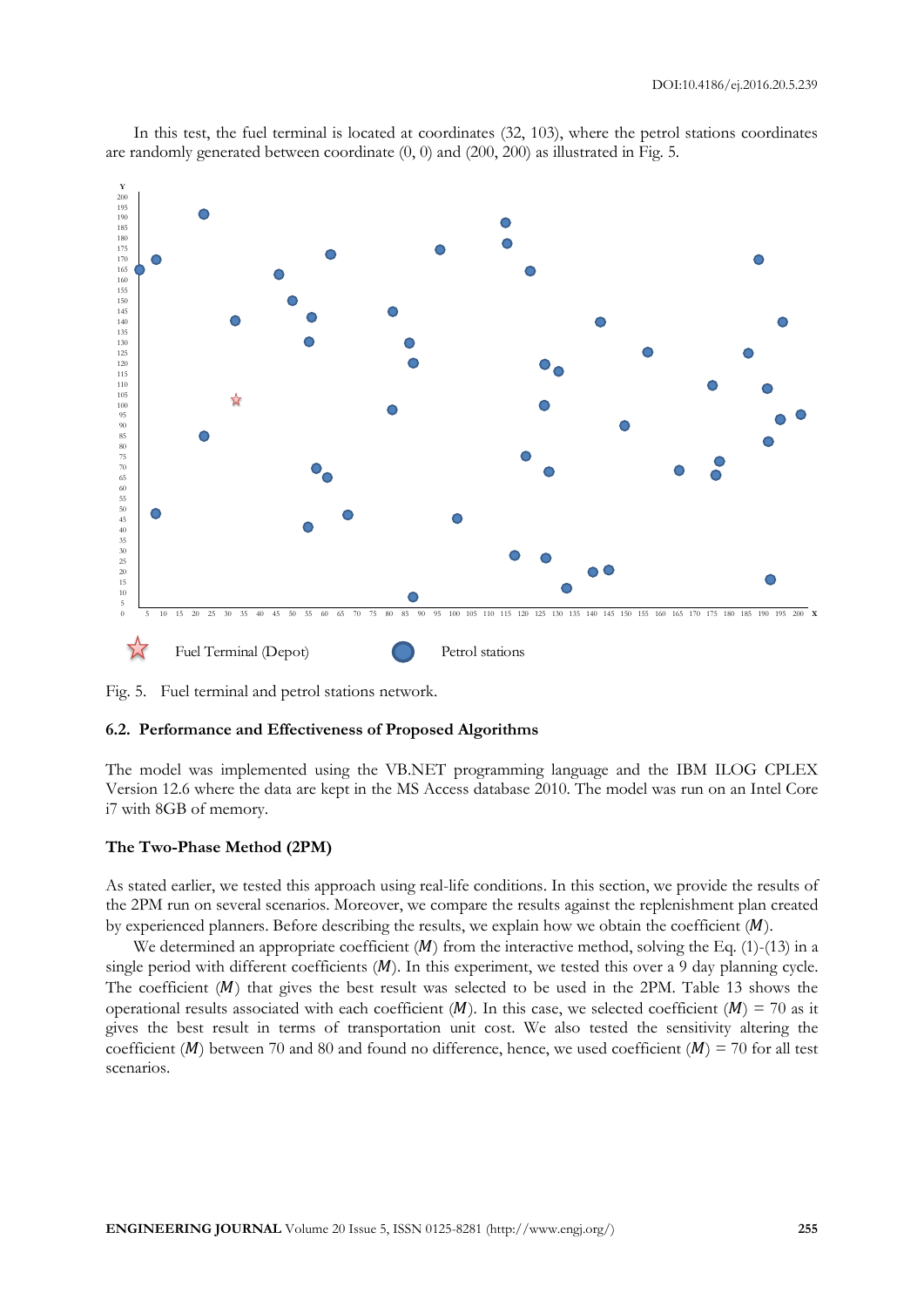| Coefficient (M) | <b>Total loaded</b><br>volume (liters) | Avg. loaded volume Transportation<br>per trip (liters) | $\cos\left(\frac{\pi}{2}\right)$ | Transportation<br>unit cost $(\frac{1}{2})$ liter) |
|-----------------|----------------------------------------|--------------------------------------------------------|----------------------------------|----------------------------------------------------|
|                 | 623,019                                | 14,160                                                 | 6,090.8                          | 0.0098                                             |
| 20              | 613,212                                | 17,034                                                 | 5,394.8                          | 0.0088                                             |
| 30              | 628,885                                | 17,469                                                 | 5,283.4                          | 0.0084                                             |
| 40              | 625,392                                | 18,394                                                 | 5,119.8                          | 0.0082                                             |
| 50              | 587,640                                | 18,956                                                 | 4,845.9                          | 0.0082                                             |
| 60              | 579,745                                | 19,325                                                 | 4,729.6                          | 0.0082                                             |
| 70              | 565,827                                | 20,957                                                 | 4,541.6                          | 0.0080                                             |
| 80              | 571,773                                | 20,420                                                 | 4,615.2                          | 0.0081                                             |

\*including fixed cost component

The individual test scenarios are described as follows:

- 1. Consider 1 day planning horizon and solve the problem to optimality
- 2. Consider 2 days planning horizon and solve the problem to optimality
- 3. Consider 3 days planning horizon and solve the problem to optimality
- 4. Consider 3 days planning horizon and apply 2PM to solve the problem
- 5. Consider 4 days planning horizon and apply 2PM to solve the problem
- 6. Consider 5 days planning horizon and apply 2PM to solve the problem

Firstly, we solved all the above scenarios to optimality using the branch-and-bound technique. It was found that as the considered planning horizon was extended to 3 days, the exact method is no longer feasible due to the significant increase in the problem size. In this context, 3 days planning horizon means: if today is period d, we look 3 days ahead (period  $d+1$ ,  $d+2$  and  $d+3$ ) in order to come up with the replenishment plan for period d+1.

Table 14 shows the growth in the number of rows, columns and non-zero elements when considering longer periods. These are the cumulative number of rows, columns and non-zero elements after 9 days planning cycle. The problem size grows exponentially as the number of considered planning horizon increases.

| Planning horizon (days) | No. of rows | No. of columns | No. of non-zero |
|-------------------------|-------------|----------------|-----------------|
|                         | 18,896      | 34,611         | 104,080         |
| 2                       | 34,962      | 64,365         | 253,716         |
|                         | 54,950      | 100,925        | 476,788         |
|                         | 74,763      | 137,491        | 752,126         |
| 5                       | 81,670      | 168,325        | 1,039,085       |

Table 14. Problem size of original problem (real-life scenario).

As previously mentioned, the exact method is no longer practical when the considered planning horizon reaches 3 days, thus, we applied the 2PM for 3, 4 and 5 days planning horizon. Now, the problem size decreased significantly as shown in Table 15.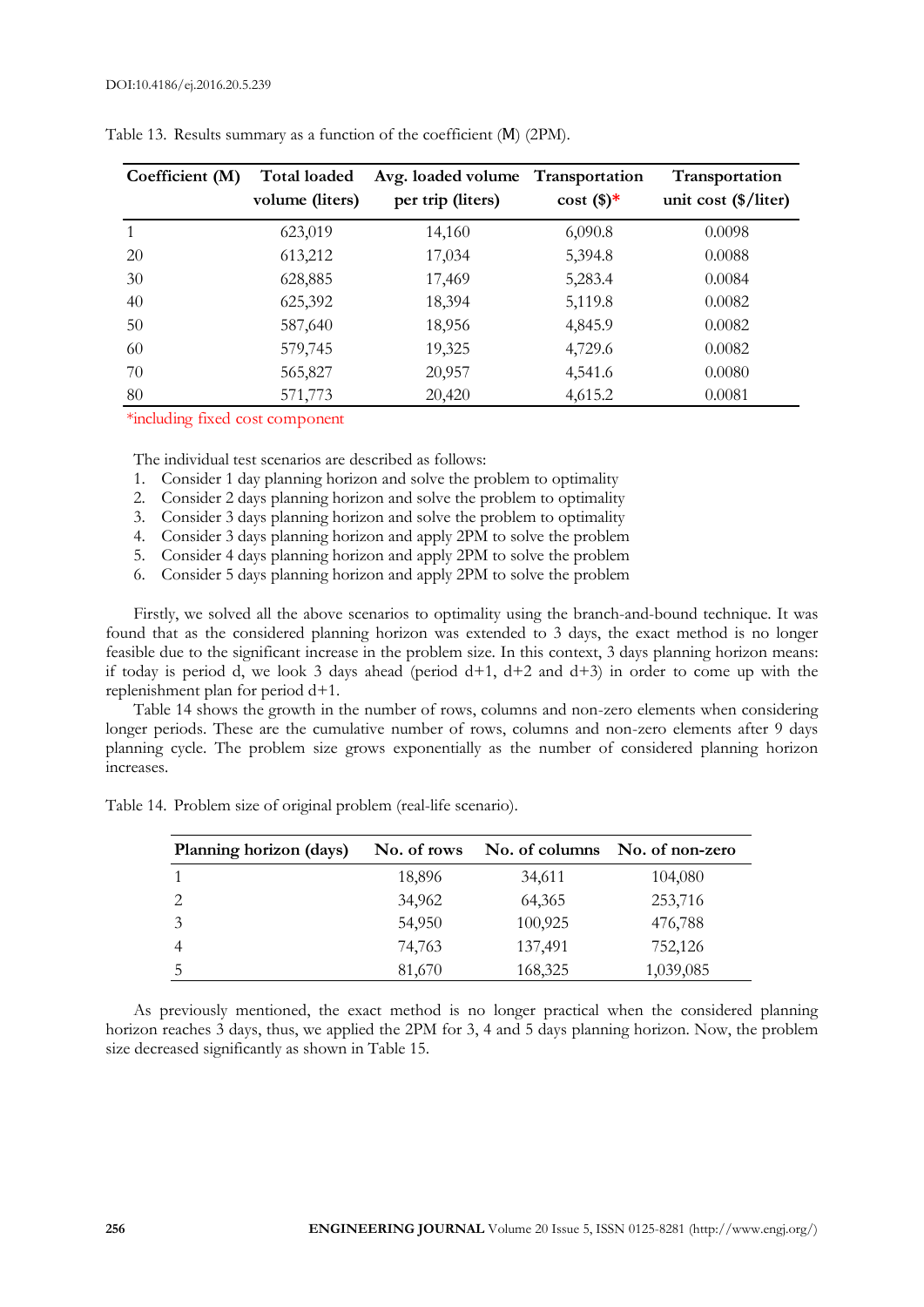| Planning horizon (days) | (2PM)  | No. of rows No. of columns<br>(2PM) | No. of non-zero<br>(2PM) |
|-------------------------|--------|-------------------------------------|--------------------------|
|                         | 16,901 | 30,577                              | 102,983                  |
|                         | 17,715 | 32,083                              | 108,155                  |
|                         | 19,179 | 34,783                              | 117,092                  |

Table 15. Problem size after applying 2PM.

Next, we explain the results for each scenario as shown in Table 16 in terms of operational performance, transportation cost and solution times.

| No. of potential | <b>Total loaded</b> |                   |         | Transportation                                                       | Solution    |
|------------------|---------------------|-------------------|---------|----------------------------------------------------------------------|-------------|
| product run out  | volume (liters)     | per trip (liters) | cost(   | unit cost $(\frac{1}{2})$ liter)                                     | times (sec) |
| 18               | 582,424             | 20,801            | 4,599.6 | 0.0079                                                               | 39          |
| 10               | 556,456             | 20,609            | 4,563.9 | 0.0082                                                               | 866         |
|                  |                     |                   |         |                                                                      |             |
| $^{(1)}$         | 583,227             | 20,830            | 4,675.1 | 0.0080                                                               | 78          |
|                  | 586,573             | 20,949            | 4,684.7 | 0.0080                                                               | 74          |
|                  | 604,188             | 20,834            | 4,766.1 | 0.0079                                                               | 66          |
|                  |                     |                   |         | Avg. loaded volume Transportation<br>Unable to solve - Out of memory |             |

\*including fixed cost component

According to these results, it is clear that scenario 6 (considering 5 days planning horizon and apply 2PM) is the best despite giving the same transportation unit cost as scenario 1. Scenario 6 is most effective in preventing product run out due to the fact that it explores 5 days ahead as opposed to scenario 1 that takes only one single period into account. Moreover, it can be seen that the longer period of considered planning horizon, the less number of potential product run out. Regarding the solution time, scenario 6 is slightly higher than scenario 1 but it is certainly acceptable, taking only 66 seconds to solve 9 days planning cycle where it takes approximately 50,400 seconds if performed by experienced planners. We also found that it is possible to visit customers more than once a day, ranging between 3–9% out of total number of customer visits.

Lastly, we implemented the 2PM on scenario 6 over a 16 day planning cycle and compared it against the actual results of the replenishment plans made by the experienced planners (more than 10 years of experience) over the same planning cycle. The results comparison is shown in Table 17. The results obtained from 2PM are much better than those created by the experienced planners in all dimensions: operational performance, transportation cost and the solving times. Moreover, the cost of human resources can also be saved due to the reduction in fuel replenishment planning time.

Table 17. Results comparison between 2PM and experienced planner.

| Scenario  | No. of potential<br>product run out | <b>Total loaded</b><br>volume (liters) | Avg. loaded volume Transportation<br>per trip (liters) | $cost($ \$)* | <b>Transportation</b><br>unit cost $(\frac{1}{2})$ liter) | Solution<br>times (sec) |
|-----------|-------------------------------------|----------------------------------------|--------------------------------------------------------|--------------|-----------------------------------------------------------|-------------------------|
| $()^{**}$ |                                     | 1.119.792                              | 19.307                                                 | 8.986.0      | 0.0080                                                    | 93,600                  |
| -6        |                                     | 1.122.642                              | 20.412                                                 | 8.779.7      | 0.0078                                                    |                         |

\*including fixed cost component

\*\*replenishment plan created by an experienced planner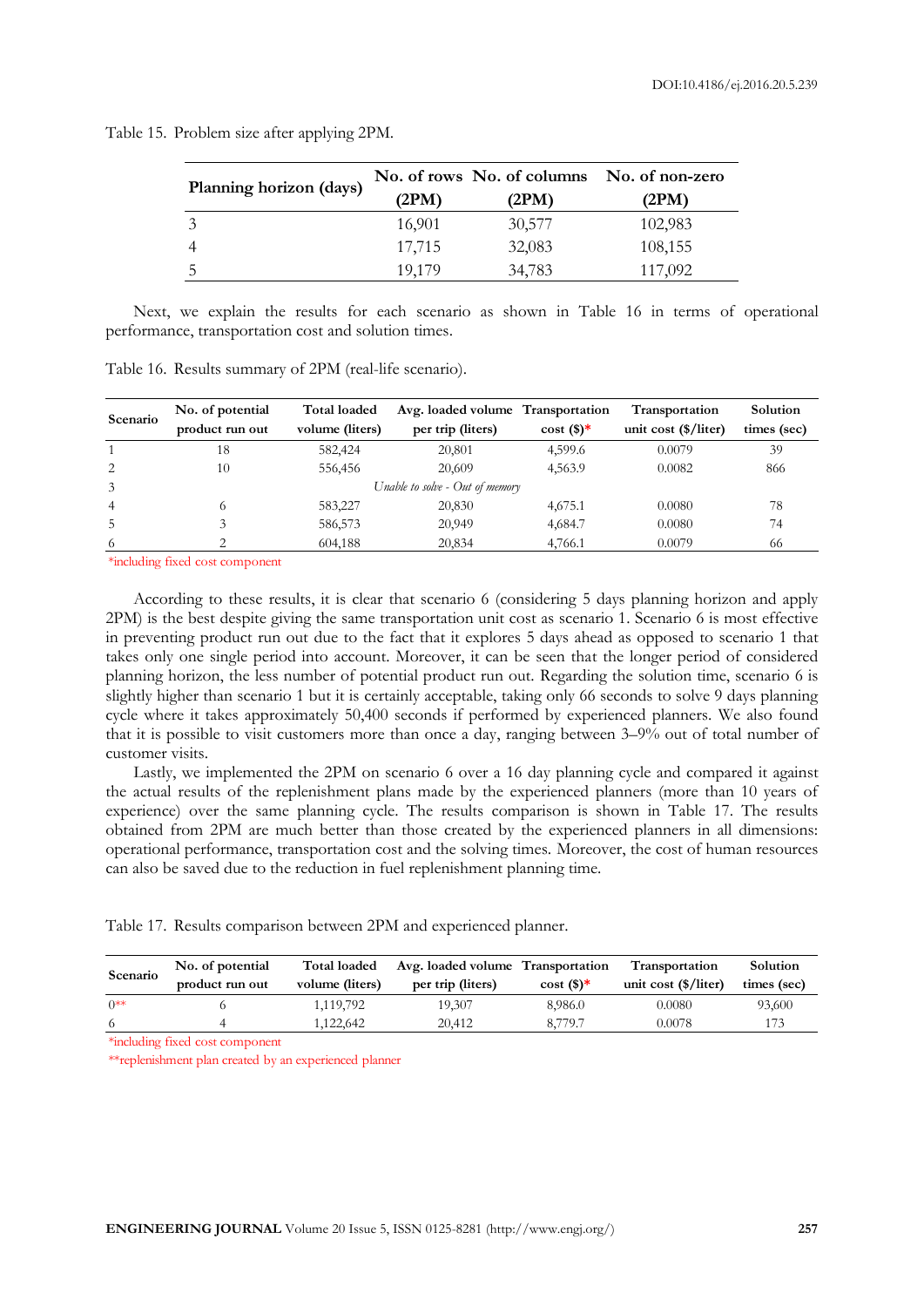# **The Three-Phase Method (3PM)**

The 2PM approach is very effective and efficient in solving the problem of multi-period fuel replenishment, however, it has a limitation in the problem size. If the problem size is huge, the 2PM will become unpractical and unable to solve the problem. Therefore, we introduced the 3PM which offers a similar approach but has an ability to solve a larger problem. To test this approach, we used randomly generated test instance as described in section 6.1.

Similar to the 2PM, we determined an appropriate coefficient  $(M)$  from the interactive method over a 1 day planning cycle. Table 18 shows that coefficient  $(M) = 60$  gives the lowest transportation unit cost, thus, we use this for all test scenarios.

| Coefficient (M) | Total loaded    | Avg. loaded volume | Transportation | Transportation                   |
|-----------------|-----------------|--------------------|----------------|----------------------------------|
|                 | volume (liters) | per trip (liters)  | cost(          | unit cost $(\frac{1}{2})$ liter) |
| 1               | 478,578         | 19,941             | 4,848.8        | 0.0101                           |
| 10              | 474,477         | 19,770             | 5,047.2        | 0.0106                           |
| 20              | 478,452         | 19,936             | 4,915.9        | 0.0103                           |
| 30              | 479,307         | 19,971             | 4,874.6        | 0.0102                           |
| 40              | 476,209         | 19,842             | 4,788.5        | 0.0101                           |
| 50              | 480,000         | 20,000             | 4,842.0        | 0.0101                           |
| 60              | 479,246         | 19,969             | 4,776.9        | 0.0100                           |
| 70              | 475,960         | 19,832             | 4,793.9        | 0.0101                           |
| 80              | 476,446         | 19,852             | 4,789.0        | 0.0101                           |

Table 18. Results summary as a function of the coefficient (M) (3PM).

\*including fixed cost component

The individual test scenarios are described as follows:

- 1. Consider 1 day planning horizon and apply 3PM
- 2. Consider 2 days planning horizon and apply 3PM
- 3. Consider 3 days planning horizon and apply 3PM
- 4. Consider 4 days planning horizon and apply 3PM
- 5. Consider 5 days planning horizon and apply 3PM

Tables 19, 20 and 21 show the number of rows, columns and non-zero elements respectively at each stage of the 3PM approach for all test scenarios. These are the cumulative number of rows, columns and non-zero elements for a 7 day planning cycle. As seen, the problem size grows exponentially as the number of days increases, especially the non-zero element. Before applying the 3PM approach, it went beyond 60 million when we extended the planning horizon to 5 days. This cannot be solved to optimality with an exact algorithm nor the 2PM. Hence, decomposing such a problem in 3 phases, the problem size reduces significantly, and the problem is now solvable in a polynomial time.

Table 19. Comparison of the number of rows in each step of 3PM.

| Planning horizon  | No. of rows | No. of rows | No. of rows | No. of rows |
|-------------------|-------------|-------------|-------------|-------------|
| considered (days) | (Original)  | (Phase I)   | (Phase II)  | (Phase III) |
|                   | 905,352     | 66,584      | 51,136      | 6,455       |
| 2                 | 1,810,697   | 133,168     | 65,210      | 6,381       |
| 3                 | 2,716,051   | 199,752     | 62,110      | 6,295       |
| $\overline{4}$    | 3,621,401   | 266,336     | 76,865      | 6,235       |
| 5                 | 4,526,751   | 332,920     | 77,005      | 6,597       |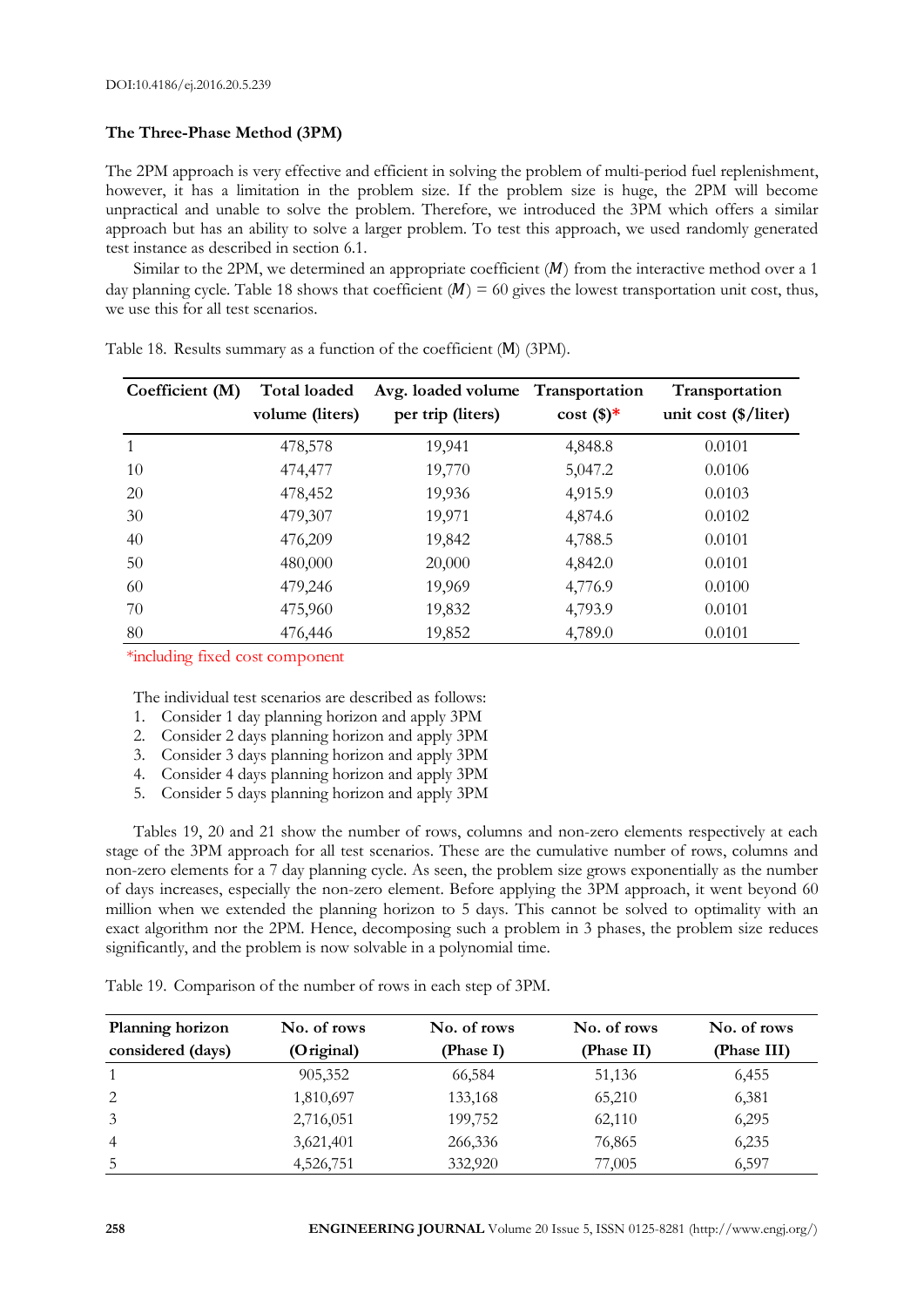| Planning horizon  | No. of columns | No. of columns | No. of columns | No. of columns |
|-------------------|----------------|----------------|----------------|----------------|
| considered (days) | (Original)     | (Phase I)      | (Phase II)     | (Phase III)    |
|                   | 1,767,864      | 122,696        | 93,280         | 9,450          |
| 2                 | 3,535,728      | 245,392        | 118,910        | 9,300          |
| 3                 | 5,303,592      | 368,088        | 113,080        | 9,150          |
| $\overline{4}$    | 7,071,456      | 490,784        | 141,180        | 9,060          |
| 5                 | 8,839,320      | 613,480        | 141,470        | 9,660          |

Table 20. Comparison of the number of columns in each step of 3PM.

| Table 21. Comparison of the number of non-zero in each step of 3PM. |  |
|---------------------------------------------------------------------|--|
|---------------------------------------------------------------------|--|

| Planning horizon | No. of non-zero | No. of non-zero | No. of non-zero | No. of non-zero |
|------------------|-----------------|-----------------|-----------------|-----------------|
| (days)           | (Original)      | (Phase I)       | (Phase II)      | (Phase III)     |
|                  | 5,705,028       | 364,588         | 276,864         | 19,560          |
| 2                | 14,880,936      | 960,568         | 380,720         | 19,500          |
| 3                | 27,837,945      | 1,787,940       | 361,960         | 19,170          |
| $\overline{4}$   | 44,322,734      | 2,846,704       | 452,550         | 18,870          |
| 5                | 64,410,260      | 4,136,860       | 453,500         | 20,025          |

We tested the above scenarios over a 7 day planning cycle. In this case, we solved phase I and III to optimality but limited the solution time in phase II to 600 seconds as we found phase II typically takes time due to the problem size and containing integer variables.

|  |  | Table 22. Results summary of 3PM. |  |
|--|--|-----------------------------------|--|
|--|--|-----------------------------------|--|

| Planning       | No. of potential | <b>Total loaded</b> | Avg. loaded volume | Transportation | <b>Transportation</b>              | Solution    |
|----------------|------------------|---------------------|--------------------|----------------|------------------------------------|-------------|
| horizon (days) | product run out  | volume (liters)     | per trip (liters)  | $cost($ \$)*   | unit cost $(\frac{2}{\pi})$ liter) | times (sec) |
|                |                  | 3,160,809           | 19,273             | 35,052.5       | 0.0111                             | 982         |
| 2              |                  | 3,174,344           | 19,356             | 35,712.0       | 0.0113                             | 1842        |
|                |                  | 3,157,988           | 19,256             | 35,302.8       | 0.0112                             | 1958        |
| $\overline{4}$ |                  | 3, 141, 775         | 19,157             | 35,221.5       | 0.0112                             | 1686        |
| 5              |                  | 3,176,172           | 19.367             | 35,342.4       | 0.0111                             | 1994        |

\*including fixed cost component

Table 22 shows the results summary for individual scenarios in terms of operational performance, transportation cost and solution times. The test result proves that the 3PM can give an outstanding performance within a reasonable solving time. The average loaded volume per trip is considerably high; in terms of the vehicle capacity utilization, it was higher than 95% for all test scenarios. The number of potential run out is also very impressive. Moreover, with the same problem size, it normally requires 4 hours to complete each day planning cycle, even when performed by an experienced planner, thus, for a 7 day planning cycle, it would take approximately 28 hours or 100,800 seconds. In this case, we found approximately 14–18% of customers are visited more than once a day.

By comparing the results among all test scenarios, it is obvious that scenario 5 (considering 5 days planning horizon and apply 3PM) gives the best result in all aspects. This is a similar finding as the 2PM results where we achieved a better result when the number of considered planning horizon increases.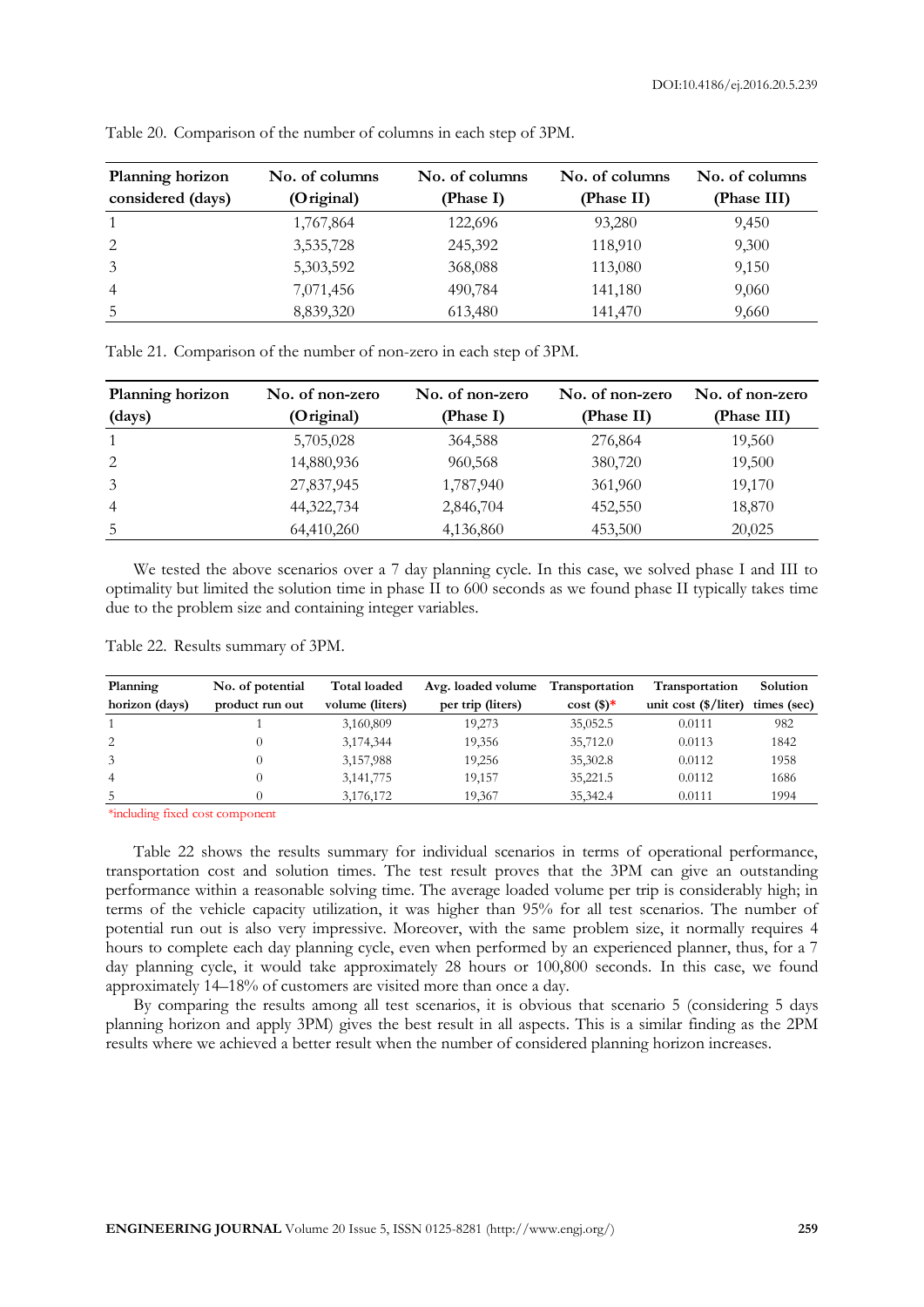#### **7. Conclusion**

In this paper, the authors purpose two heuristic approaches, the 2PM and 3PM, to solve the multi-period fuel replenishment planning problem. The 2PM is primarily designed for solving small problems, whereas the 3PM adopts a similar approach but has the ability to solve a larger problem. We used real-life data and randomly generated test instance to test the 2PM and 3PM, respectively. According to the results, both approaches prove that the solution obtained from the multi-period model is superior to single-period in many aspects. In addition, the proposed solution (2PM) outperforms the solution constructed by the planners who possess more than 10 years of fuel replenishment planning experience.

Furthermore, it is possible for customers to be visited more than once a day, which reflects the real-life situation where high demand customers could potentially be served several times per day. Additionally, by allowing customers to be visited more than once a day, it can give a better outcome in terms of vehicle utilization as there is more opportunity for delivery to other customers in the same route, maximizing the vehicle compartment usage.

Future studies could consider incorporating inventory holding cost and opportunity cost in the model in case a product runs out, better reflecting the real-life situation. The authors are also interested in finding new solution approaches that are able to solve a very large scale problem given that the replenishment plan must be constructed within a reasonable time frame. It would also be of interest is to find a solution approach that can recommend replenishment plan adjustment, which happens in real-time due to an uncertainty in fuel consumption at each customer site, as well as other unexpected issues such as vehicle breakdown, product outage at fuel terminal etc., while maintaining a low transportation unit cost. As fuel consumption is stochastic in nature and the fuel consumption forecast is the most crucial factor for fuel replenishment planning, investigation of a statistical model and new forecasting method that accurately predicts fuel consumption at each customer site would also be beneficial.

#### **References**

- [1] G. G. Brown and G.Q. Graves, "Real-time dispatch of petroleum tank trucks," *Manag. Sci.*, vol. 27, no. 1, pp. 19–32, 1981.
- [2] D. Ronen, "Dispatching petroleum products," *Oper. Res.*, vol. 43, no. 3, pp. 379–387, 1995.
- [3] F. B. Abdelaziz, C. Roucairol, and C. Bacha, "Deliveries of liquid fuels to SNDP gas stations using vehicles with multiple compartments," in *Proc. The 2002 IEEE International Conference on Systems, Man and Cybernetics*, Yasmine Hammamet, Tunisia, 2002, pp. 478–483.
- [4] P. Avella, M. Boccia, and A. Sforza, "Solving a fuel delivery problem by heuristic and exact approaches," *Eur. J. Oper. Res.*, vol. 152, pp. 170–179, 2004.
- [5] A. Lobel, "Vehicle scheduling in public transit and Lagrangean pricing," *Manag. Sci.*, vol. 44, no. 12-1, pp. 1637–1649, 1998.
- [6] F. Cornillier, F. F. Boctor, G. Laporte, and J. Renaud, "An exact algorithm for the petrol station replenishment problem," *J. Oper. Res. Soc.*, vol. 59, no. 5, pp. 607–615, 2008.
- [7] F. Cornillier, F. F. Boctor, G. Laporte, and J. Renaud, "A heuristic for the multi-period petrol station replenishment problem," *Eur. J. Oper. Res.*, vol. 191, pp. 295–305, 2008.
- [8] F. Cornillier, F. F. Boctor, G. Laporte, and J. Renaud, "The petrol station replenishment problem with time windows," *Comput. Oper. Res.,* vol. 36, pp 919–935, 2009.
- [9] D. Popovic, N. Bjelic, and G. Radivojevic, "Simulation approach to analyse deterministic IRP solution of the stochastic fuel delivery problem," *Procedia Soc. Behav. Sci.*, vol. 20, pp. 273–282, 2011.
- [10] P. Hanczar, "A fuel distribution problem application of new multi-item inventory routing formulation," *Procedia Soc. Behav. Sci.*, vol. 54, pp. 726–735, 2012.
- [11] F. Cornillier, F. F. Boctor, and J. Renaud, "Heuristics for the multi-depot petrol station replenishment problem with time windows," *Eur. J. Oper. Res.*, vol. 220, pp. 361–369, 2012.
- [12] D. Popovic, M. Vidovic, and G. Radivojevic, "Variable neighborhood search heuristic for the inventory routing problem in fuel delivery," *Expert Syst. Appl.*, vol. 39, no. 18, pp. 13390–13398, 2012.
- [13] M. Vidovic, D. Popovic, and B. Ratkovic, "Mixed integer and heuristics model for the inventory routing problem in fuel delivery," *Int. J. Prod. Econ.*, vol. 147, pp. 593–604, 2014.
- [14] G. Laporte, "The vehicle routing problem: An overview of exact and approximate algorithms," *Eur. J. Oper. Res.*, vol. 59, pp. 345–358, 1992.